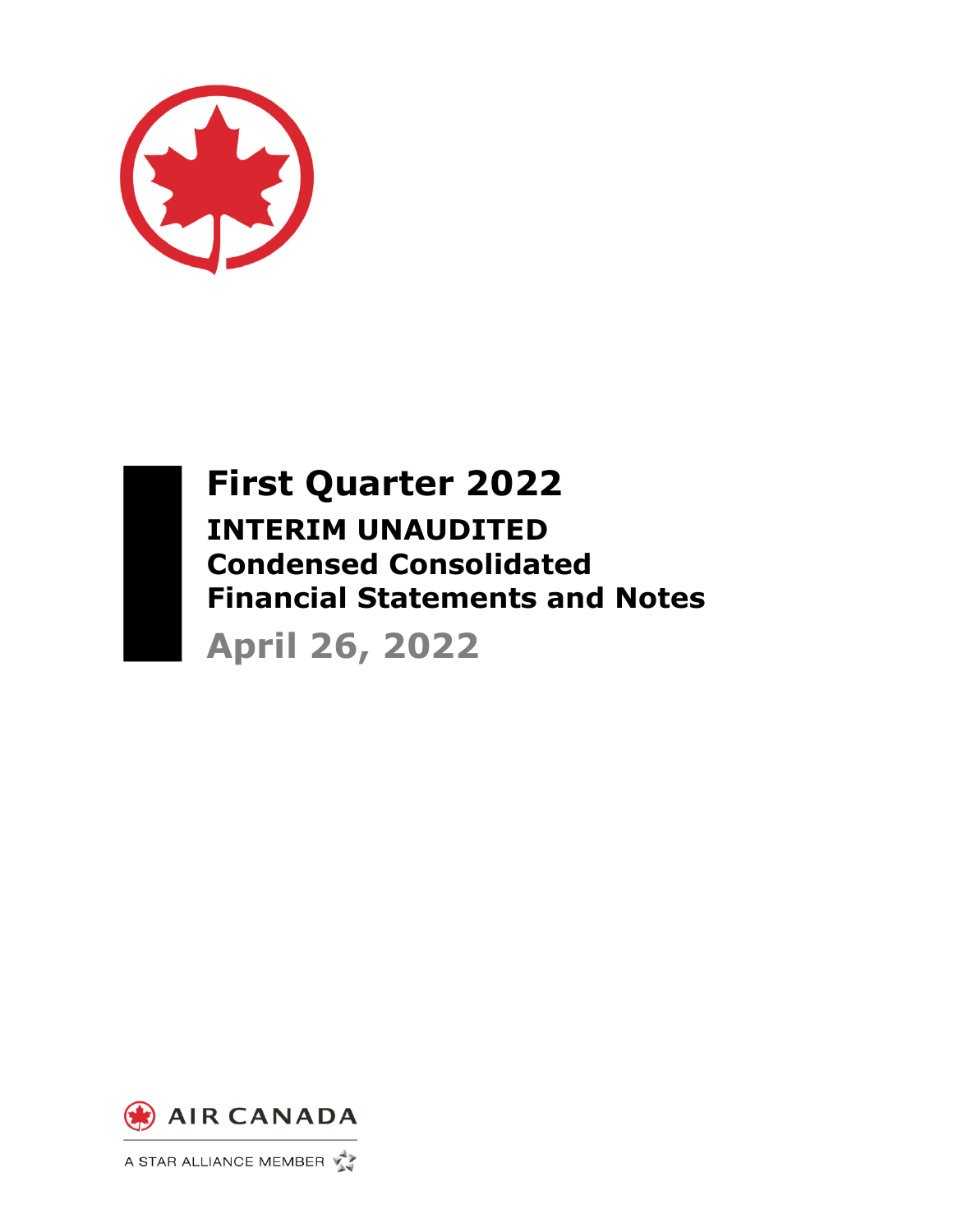

# CONSOLIDATED STATEMENTS OF FINANCIAL POSITION

| <b>Unaudited</b><br>(Canadian dollars in millions)      |        |               | March 31,<br>2022 | December 31,<br>2021 |
|---------------------------------------------------------|--------|---------------|-------------------|----------------------|
| <b>ASSETS</b>                                           |        |               |                   |                      |
| Current                                                 |        |               |                   |                      |
| Cash and cash equivalents                               |        | $\frac{4}{5}$ | 3,146             | \$<br>4,248          |
| Short-term investments                                  |        |               | 5,443             | 4,554                |
| Total cash, cash equivalents and short-term investments |        |               | 8,589             | 8,802                |
| Restricted cash                                         |        |               | 199               | 167                  |
| Accounts receivable                                     |        |               | 819               | 691                  |
| Aircraft fuel inventory                                 |        |               | 122               | 122                  |
| Spare parts and supplies inventory                      |        |               | 107               | 102                  |
| Prepaid expenses and other current assets               |        |               | 232               | 169                  |
| Total current assets                                    |        |               | 10,068            | 10,053               |
| Investments, deposits and other assets                  |        |               | 915               | 858                  |
| Property and equipment                                  |        |               | 11,656            | 11,740               |
| Pension assets                                          |        |               | 2,698             | 3,571                |
| Deferred income tax                                     |        |               | 45                | 39                   |
| Intangible assets                                       |        |               | 1,069             | 1,080                |
| Goodwill                                                |        |               | 3,273             | 3,273                |
| <b>Total assets</b>                                     |        | \$            | 29,724            | \$<br>30,614         |
| <b>LIABILITIES</b>                                      |        |               |                   |                      |
| Current                                                 |        |               |                   |                      |
| Accounts payable and accrued liabilities                |        | \$            | 2,361             | \$<br>2,603          |
| Advance ticket sales                                    |        |               | 3,483             | 2,326                |
| Aeroplan and other deferred revenue                     |        |               | 1,052             | 983                  |
| Current portion of long-term debt and lease liabilities | Note 4 |               | 1,117             | 1,012                |
| <b>Total current liabilities</b>                        |        |               | 8,013             | 6,924                |
| Long-term debt and lease liabilities                    | Note 4 |               | 15,126            | 15,511               |
| Aeroplan and other deferred revenue                     |        |               | 3,497             | 3,656                |
| Pension and other benefit liabilities                   |        |               | 2,156             | 2,588                |
| Maintenance provisions                                  |        |               | 1,084             | 1,032                |
| Other long-term liabilities                             |        |               | 934               | 821                  |
| Deferred income tax                                     |        |               | 73                | 73                   |
| <b>Total liabilities</b>                                |        | \$            | 30,883            | \$<br>30,605         |
| SHAREHOLDERS' EQUITY (DEFICIENCY)                       |        |               |                   |                      |
| Share capital                                           |        |               | 2,737             | 2,735                |
| Contributed surplus                                     |        |               | 105               | 104                  |
| Accumulated other comprehensive loss                    |        |               | (31)              | (45)                 |
| Deficit                                                 |        |               | (3,970)           | (2,785)              |
| Total shareholders' equity (deficiency)                 |        |               | (1, 159)          | 9                    |
| Total liabilities and shareholders' equity              |        | \$            | 29,724            | \$<br>30,614         |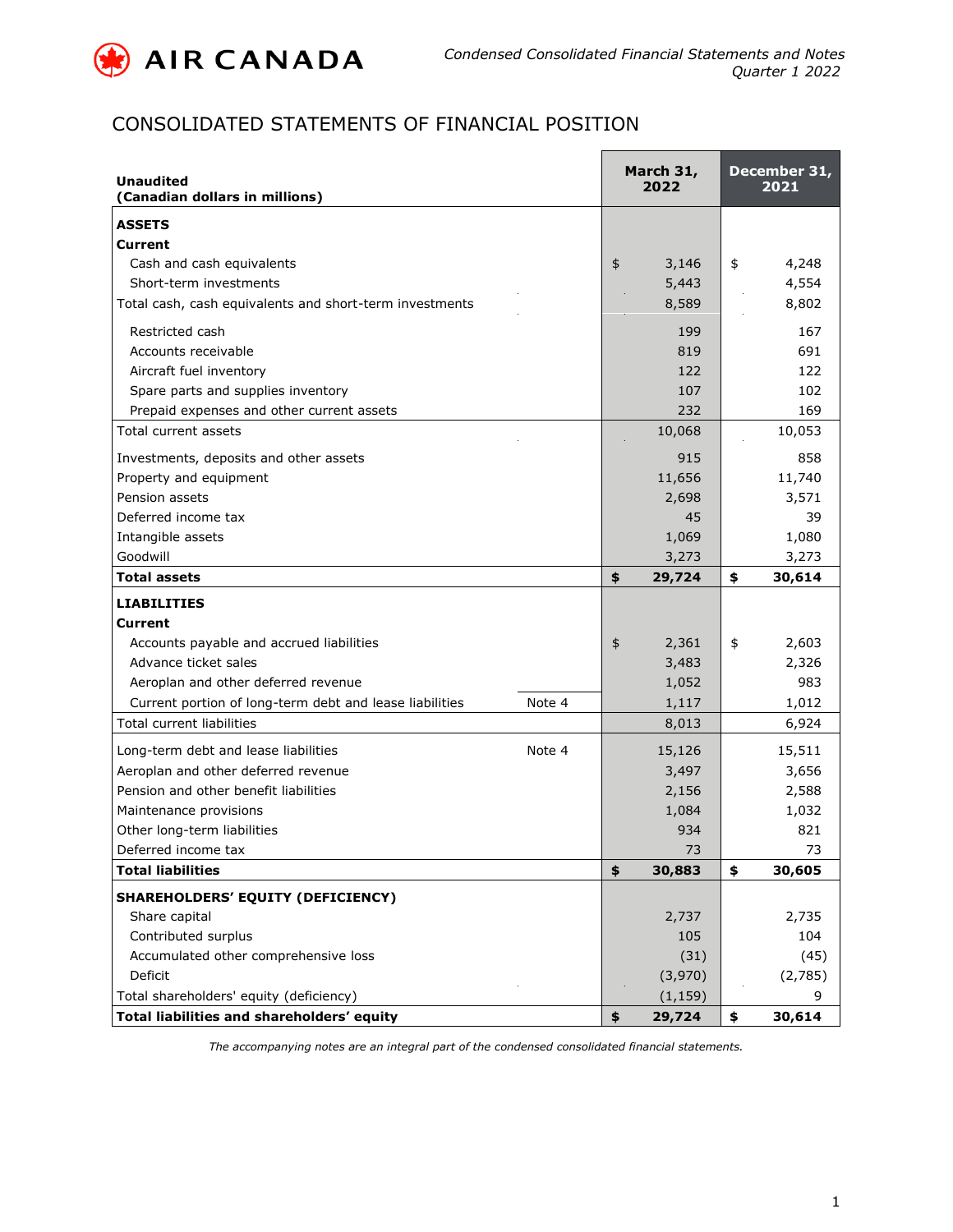

# CONSOLIDATED STATEMENTS OF OPERATIONS

|                                                                             |         | Three months ended March 31 |                |    |          |  |  |  |  |  |  |
|-----------------------------------------------------------------------------|---------|-----------------------------|----------------|----|----------|--|--|--|--|--|--|
| <b>Unaudited</b><br>(Canadian dollars in millions except per share figures) |         |                             | 2022           |    | 2021     |  |  |  |  |  |  |
| <b>Operating revenues</b>                                                   |         |                             |                |    |          |  |  |  |  |  |  |
| Passenger                                                                   | Note 10 | \$                          | 1,917          | \$ | 395      |  |  |  |  |  |  |
| Cargo                                                                       | Note 10 |                             | 398            |    | 281      |  |  |  |  |  |  |
| Other                                                                       |         |                             | 258            |    | 53       |  |  |  |  |  |  |
| <b>Total revenues</b>                                                       |         |                             | 2,573          |    | 729      |  |  |  |  |  |  |
| <b>Operating expenses</b>                                                   |         |                             |                |    |          |  |  |  |  |  |  |
| Aircraft fuel                                                               |         |                             | 750            |    | 200      |  |  |  |  |  |  |
| Wages, salaries and benefits                                                |         |                             | 707            |    | 528      |  |  |  |  |  |  |
| Regional airlines expense, excluding fuel                                   |         |                             | 316            |    | 195      |  |  |  |  |  |  |
| Depreciation and amortization                                               |         |                             | 403            |    | 413      |  |  |  |  |  |  |
| Aircraft maintenance                                                        | Note 2  |                             | 26             |    | 150      |  |  |  |  |  |  |
| Airport and navigation fees                                                 |         |                             | 183            |    | 98       |  |  |  |  |  |  |
| Sales and distribution costs                                                |         |                             | 108            |    | 24       |  |  |  |  |  |  |
| Ground package costs                                                        |         |                             | 129            |    | 5        |  |  |  |  |  |  |
| Catering and onboard services                                               |         |                             | 64             |    | 21       |  |  |  |  |  |  |
| Communications and information technology                                   |         |                             | 116            |    | 105      |  |  |  |  |  |  |
| Special items                                                               | Note 3  |                             | $\overline{4}$ |    | (127)    |  |  |  |  |  |  |
| Other                                                                       |         |                             | 317            |    | 166      |  |  |  |  |  |  |
| <b>Total operating expenses</b>                                             |         |                             | 3,123          |    | 1,778    |  |  |  |  |  |  |
| <b>Operating loss</b>                                                       |         |                             | (550)          |    | (1,049)  |  |  |  |  |  |  |
| Non-operating income (expense)                                              |         |                             |                |    |          |  |  |  |  |  |  |
| Foreign exchange gain                                                       |         |                             | 99             |    | 67       |  |  |  |  |  |  |
| Interest income                                                             |         |                             | 20             |    | 21       |  |  |  |  |  |  |
| Interest expense                                                            | Note 4  |                             | (209)          |    | (177)    |  |  |  |  |  |  |
| Interest capitalized                                                        |         |                             | 3              |    | 4        |  |  |  |  |  |  |
| Net interest relating to employee benefits                                  |         |                             | 4              |    | (4)      |  |  |  |  |  |  |
| Loss on financial instruments recorded at fair value                        | Note 9  |                             | (173)          |    | (223)    |  |  |  |  |  |  |
| Loss on debt settlements and modifications                                  | Note 4  |                             |                |    | (19)     |  |  |  |  |  |  |
| Other                                                                       |         |                             | (8)            |    | (7)      |  |  |  |  |  |  |
| <b>Total non-operating expense</b>                                          |         |                             | (264)          |    | (338)    |  |  |  |  |  |  |
| Loss before income taxes                                                    |         |                             | (814)          |    | (1, 387) |  |  |  |  |  |  |
| Income tax recovery (expense)                                               | Note 5  |                             | (160)          |    | 83       |  |  |  |  |  |  |
| Net loss for the period                                                     |         | \$                          | (974)          | \$ | (1, 304) |  |  |  |  |  |  |
| Net loss per share                                                          |         |                             |                |    |          |  |  |  |  |  |  |
| Basic and diluted loss per share                                            | Note 7  | \$                          | (2.72)         | \$ | (3.90)   |  |  |  |  |  |  |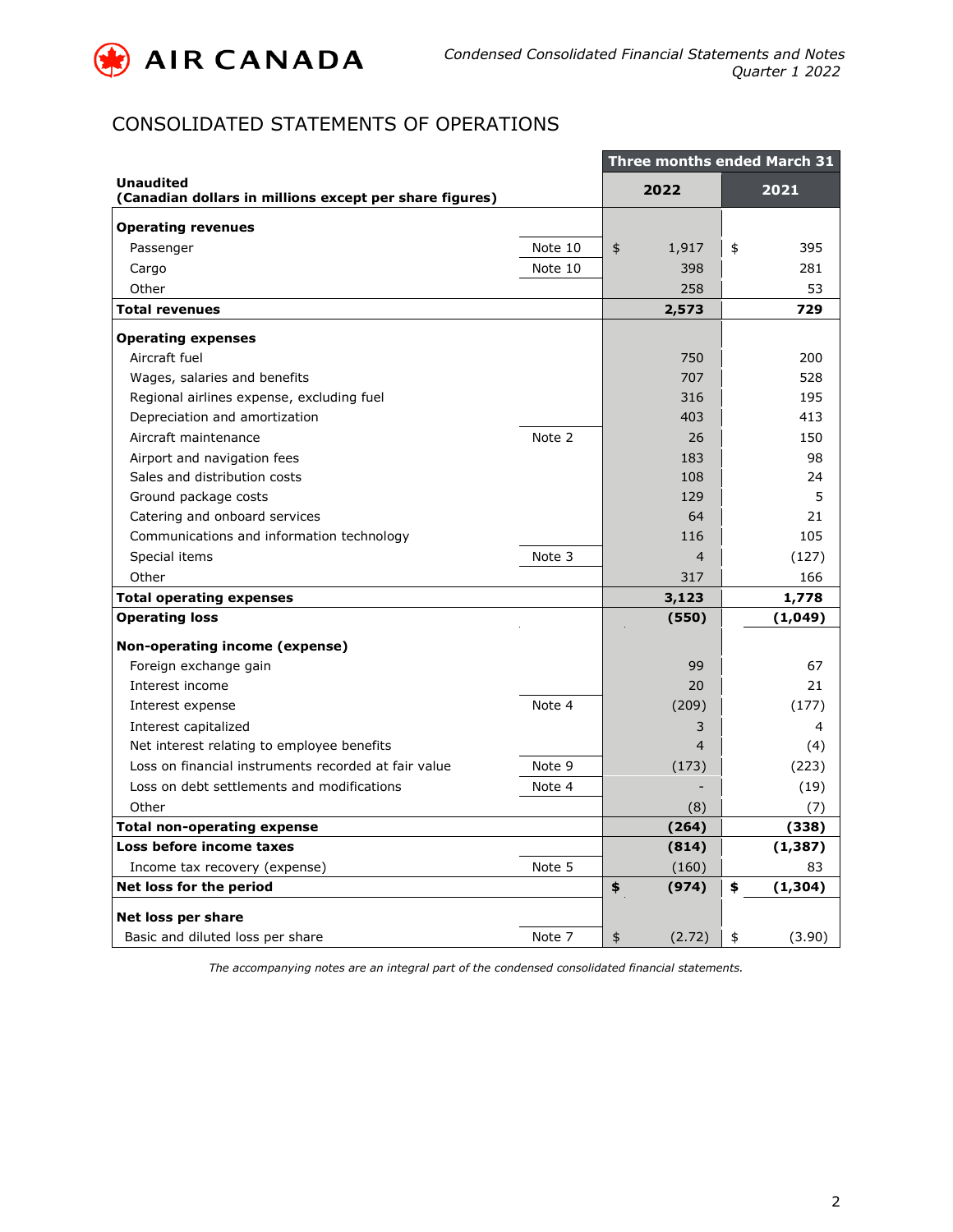

# CONSOLIDATED STATEMENTS OF COMPREHENSIVE LOSS

|                                                        |        | <b>Three months ended March 31</b> |         |    |         |  |  |  |  |  |
|--------------------------------------------------------|--------|------------------------------------|---------|----|---------|--|--|--|--|--|
| <b>Unaudited</b><br>(Canadian dollars in millions)     |        |                                    | 2022    |    | 2021    |  |  |  |  |  |
| Comprehensive income (loss)                            |        |                                    |         |    |         |  |  |  |  |  |
| Net loss for the period                                |        | \$                                 | (974)   | \$ | (1,304) |  |  |  |  |  |
| Other comprehensive income (loss), net of tax expense: | Note 5 |                                    |         |    |         |  |  |  |  |  |
| Items that will not be reclassified to net income      |        |                                    |         |    |         |  |  |  |  |  |
| Remeasurements on employee benefit liabilities         |        |                                    | (211)   |    | 404     |  |  |  |  |  |
| Remeasurements on equity investments                   |        |                                    | 14      |    | 13      |  |  |  |  |  |
| <b>Total comprehensive loss</b>                        |        |                                    | (1,171) |    | (887)   |  |  |  |  |  |

# CONSOLIDATED STATEMENTS OF CHANGES IN EQUITY (DEFICIENCY)

| <b>Unaudited</b><br>(Canadian dollars in millions) | <b>Share</b><br>capital | <b>Contributed</b><br>surplus | <b>Accumulated</b><br><b>OCI</b> |               | <b>Deficit</b> | <b>Total</b><br>shareholders'<br>equity<br>(deficiency) |          |  |
|----------------------------------------------------|-------------------------|-------------------------------|----------------------------------|---------------|----------------|---------------------------------------------------------|----------|--|
| January 1, 2021                                    | \$<br>2,150             | \$<br>98                      | \$<br>(39)                       | $\frac{1}{2}$ | (494)          | \$                                                      | 1,715    |  |
| Net loss                                           |                         |                               |                                  |               | (1, 304)       |                                                         | (1, 304) |  |
| Remeasurements on employee<br>benefit liabilities  |                         |                               |                                  |               | 404            |                                                         | 404      |  |
| Remeasurements on equity<br>investments            |                         |                               | 13                               |               |                |                                                         | 13       |  |
| Total comprehensive loss                           |                         |                               | 13                               |               | (900)          |                                                         | (887)    |  |
| Share-based compensation                           |                         | 2                             |                                  |               |                |                                                         | 2        |  |
| Shares issued                                      | 79                      | (5)                           |                                  |               |                |                                                         | 74       |  |
| March 31, 2021                                     | \$<br>2,229             | \$<br>95                      | \$<br>(26)                       | \$            | (1, 394)       | \$                                                      | 904      |  |
|                                                    |                         |                               |                                  |               |                |                                                         |          |  |
| January 1, 2022                                    | \$<br>2,735             | \$<br>104                     | \$<br>(45)                       | \$            | (2,785)        | \$                                                      | 9        |  |
| Net loss                                           |                         |                               |                                  |               | (974)          |                                                         | (974)    |  |
| Remeasurements on employee<br>benefit liabilities  |                         |                               |                                  |               | (211)          |                                                         | (211)    |  |
| Remeasurements on equity<br>investments            |                         |                               | 14                               |               |                |                                                         | 14       |  |
| Total comprehensive loss                           | -                       |                               | 14                               |               | (1, 185)       |                                                         | (1, 171) |  |
| Share-based compensation                           |                         | $\overline{2}$                |                                  |               |                |                                                         | 2        |  |
| Shares issued                                      | $\overline{2}$          | (1)                           |                                  |               |                |                                                         | 1        |  |
| March 31, 2022                                     | \$<br>2,737             | \$<br>105                     | \$<br>(31)                       | \$            | (3,970)        | \$                                                      | (1, 159) |  |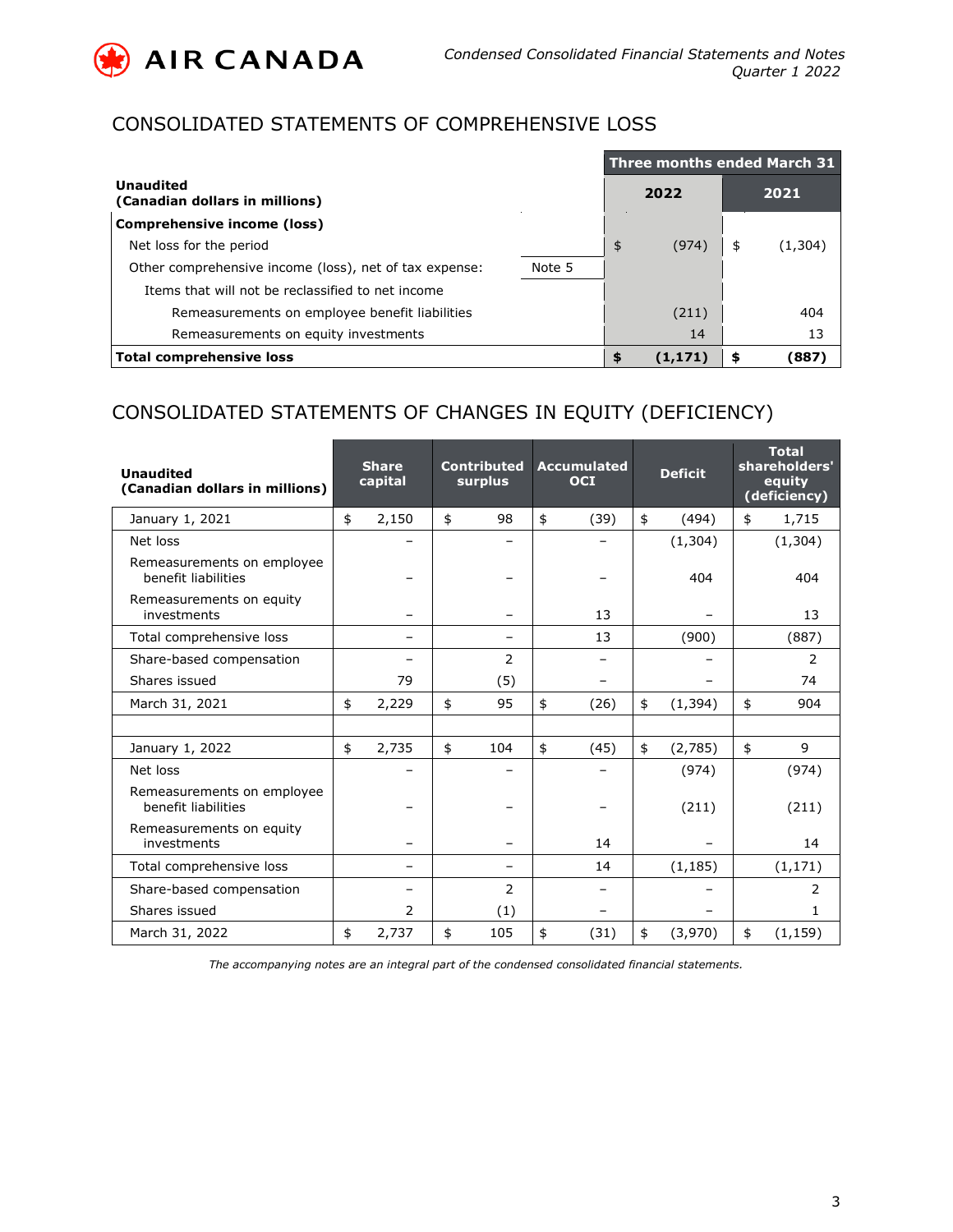

# CONSOLIDATED STATEMENTS OF CASH FLOW

|                                                                 | <b>Three months ended March 31</b> |    |                |      |          |  |  |  |  |  |
|-----------------------------------------------------------------|------------------------------------|----|----------------|------|----------|--|--|--|--|--|
| <b>Unaudited</b><br>(Canadian dollars in millions)              |                                    |    | 2022           | 2021 |          |  |  |  |  |  |
| Cash flows from (used in)                                       |                                    |    |                |      |          |  |  |  |  |  |
| <b>Operating</b>                                                |                                    |    |                |      |          |  |  |  |  |  |
| Net loss for the period                                         |                                    | \$ | (974)          | \$   | (1, 304) |  |  |  |  |  |
| Adjustments to reconcile to net cash from operations            |                                    |    |                |      |          |  |  |  |  |  |
| Deferred income tax                                             | Note 5                             |    | 147            |      | (84)     |  |  |  |  |  |
| Depreciation and amortization                                   |                                    |    | 403            |      | 413      |  |  |  |  |  |
| Foreign exchange gain                                           |                                    |    | (114)          |      | (179)    |  |  |  |  |  |
| Employee benefit funding less than expense                      |                                    |    | 25             |      | 54       |  |  |  |  |  |
| Financial instruments recorded at fair value                    | Note 9                             |    | 173            |      | 223      |  |  |  |  |  |
| Loss on debt settlements and modifications                      | Note 4                             |    |                |      | 19       |  |  |  |  |  |
| Change in maintenance provisions                                |                                    |    | 20             |      | (87)     |  |  |  |  |  |
| Changes in non-cash working capital balances                    |                                    |    | 727            |      | (4)      |  |  |  |  |  |
| Special items                                                   | Note 3                             |    | $\overline{4}$ |      | 7        |  |  |  |  |  |
| Other                                                           |                                    |    | (76)           |      | 54       |  |  |  |  |  |
| Net cash flows from (used in) operating activities              |                                    |    | 335            |      | (888)    |  |  |  |  |  |
| <b>Financing</b>                                                |                                    |    |                |      |          |  |  |  |  |  |
| Proceeds from borrowings                                        | Note 4                             |    | 38             |      | 128      |  |  |  |  |  |
| Reduction of long-term debt and lease liabilities               | Note 4                             |    | (231)          |      | (404)    |  |  |  |  |  |
| Issue of shares                                                 |                                    |    | 1              |      | 74       |  |  |  |  |  |
| Financing fees                                                  | Note 4                             |    |                |      | (3)      |  |  |  |  |  |
| Net cash flows used in financing activities                     |                                    |    | (192)          |      | (205)    |  |  |  |  |  |
| <b>Investing</b>                                                |                                    |    |                |      |          |  |  |  |  |  |
| Investments, short-term and long-term                           |                                    |    | (972)          |      | 994      |  |  |  |  |  |
| Additions to property, equipment and intangible assets          |                                    |    | (276)          |      | (280)    |  |  |  |  |  |
| Proceeds from sale of assets                                    |                                    |    | 3              |      | 5        |  |  |  |  |  |
| Proceeds from sale and leaseback of assets                      |                                    |    |                |      | 6        |  |  |  |  |  |
| Other                                                           |                                    |    | (11)           |      | 6        |  |  |  |  |  |
| Net cash flows from (used in) investing activities              |                                    |    | (1, 256)       |      | 731      |  |  |  |  |  |
| Effect of exchange rate changes on cash and cash<br>equivalents |                                    |    | 11             |      | (18)     |  |  |  |  |  |
| Decrease in cash and cash equivalents                           |                                    |    | (1, 102)       |      | (380)    |  |  |  |  |  |
| Cash and cash equivalents, beginning of period                  |                                    |    | 4,248          |      | 3,658    |  |  |  |  |  |
| Cash and cash equivalents, end of period                        |                                    | \$ | 3,146          | \$   | 3,278    |  |  |  |  |  |
| <b>Cash payments of interest</b>                                | Note 4                             | \$ | 225            | \$   | 133      |  |  |  |  |  |
| Cash payments of income taxes                                   |                                    | \$ | 50             | \$   | 32       |  |  |  |  |  |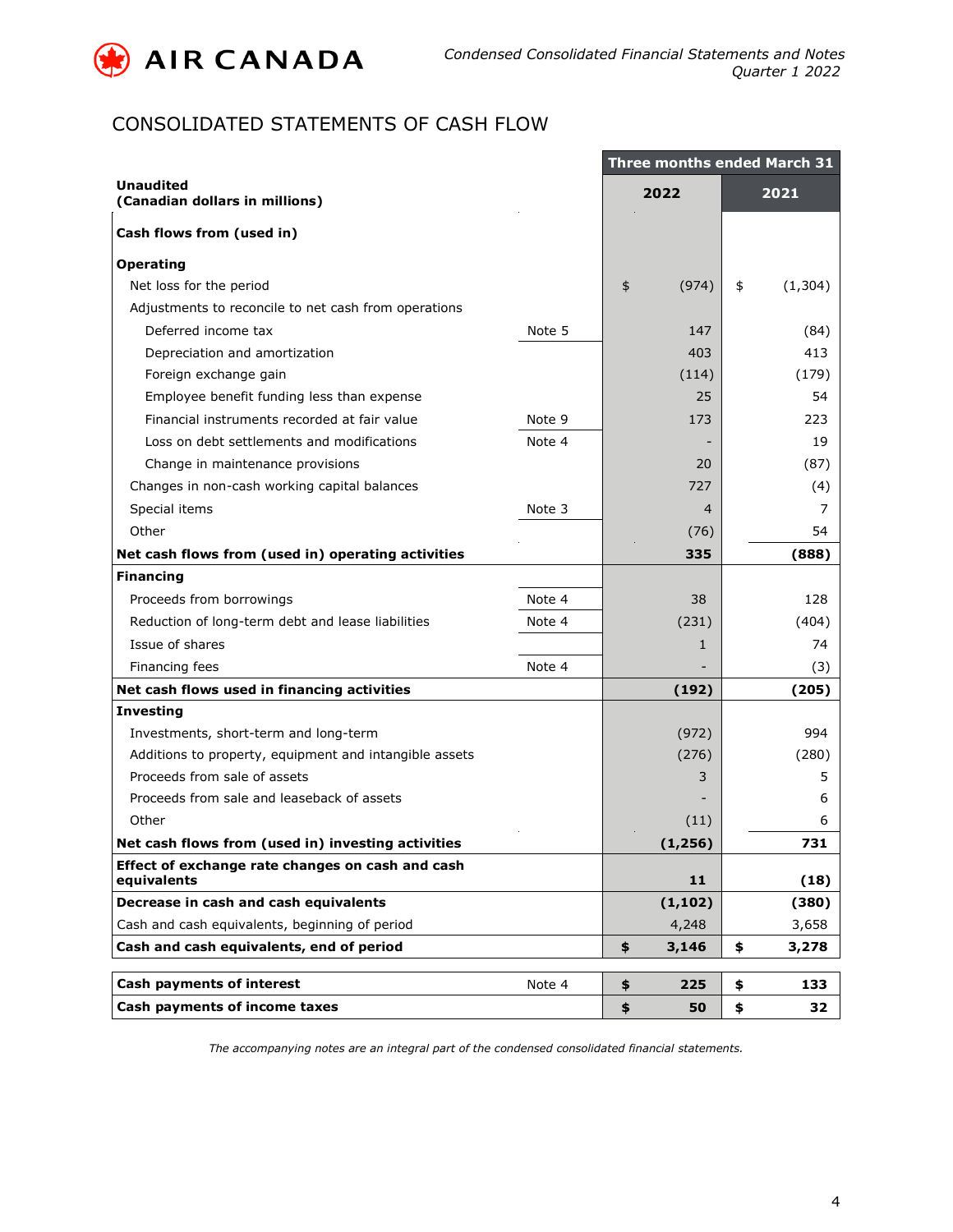

Notes to the interim condensed consolidated financial statements (unaudited) (Canadian dollars except where otherwise indicated)

### 1. GENERAL INFORMATION

The accompanying unaudited interim condensed consolidated financial statements (the "financial statements") are of Air Canada (the "Corporation"). The term "Corporation" also refers to, as the context may require, Air Canada and/or one or more of its subsidiaries, including its principal wholly-owned operating subsidiaries, Aeroplan Inc. ("Aeroplan"), Touram Limited Partnership doing business under the brand name Air Canada Vacations® ("Air Canada Vacations"), and Air Canada Rouge LP doing business under the brand name Air Canada Rouge® ("Air Canada Rouge").

Air Canada is incorporated and domiciled in Canada. The address of its registered office is 7373 Côte-Vertu Boulevard West, Saint-Laurent, Quebec.

Air Canada and the rest of the global airline industry have faced significantly lower traffic than in 2019, and a corresponding decline in revenue and cash flows, as a result of the COVID-19 pandemic and the travel restrictions imposed in many countries around the world, including in Canada. Conditions have improved and travel restrictions have been lifted in many countries, but Air Canada cannot predict the timing and extent of the return to pre-pandemic levels. The COVID-19 pandemic may continue to have significant economic impacts, including on business and consumer spending and behaviour. This may in turn significantly impact demand for travel. Notably, the return of business travel to pre-pandemic levels may be challenged by the evolving nature of business models and remote-work practices adopted during the COVID-19 pandemic, such as the use of videoconferencing and other remote-work technologies, as well as by interest in more sustainable practices. Air Canada is actively monitoring key indicators relevant to its rebuilding plans and will adjust as required. This will include the evolving impact of the pandemic, such as the course of the virus and its variants, government health measures and other actions, passenger interest and willingness to travel, the complexities of restarting an industry whose many stakeholders must coordinate with each other in doing so, and the timing and extent of recovery in the international and business travel segments. None of these factors can be predicted with certainty.

The Corporation has historically experienced greater demand for its services in the second and third quarters of the calendar year, primarily due to the high number of leisure travellers and their preference for travel during the spring and summer months. The financial results for the three months ended March 31, 2022 are not necessarily indicative of financial results for the entire year due to the impact of the COVID-19 pandemic, the uncertainty on when conditions will improve, seasonal variations in the demand for air travel, the volatility of aircraft fuel prices and other factors.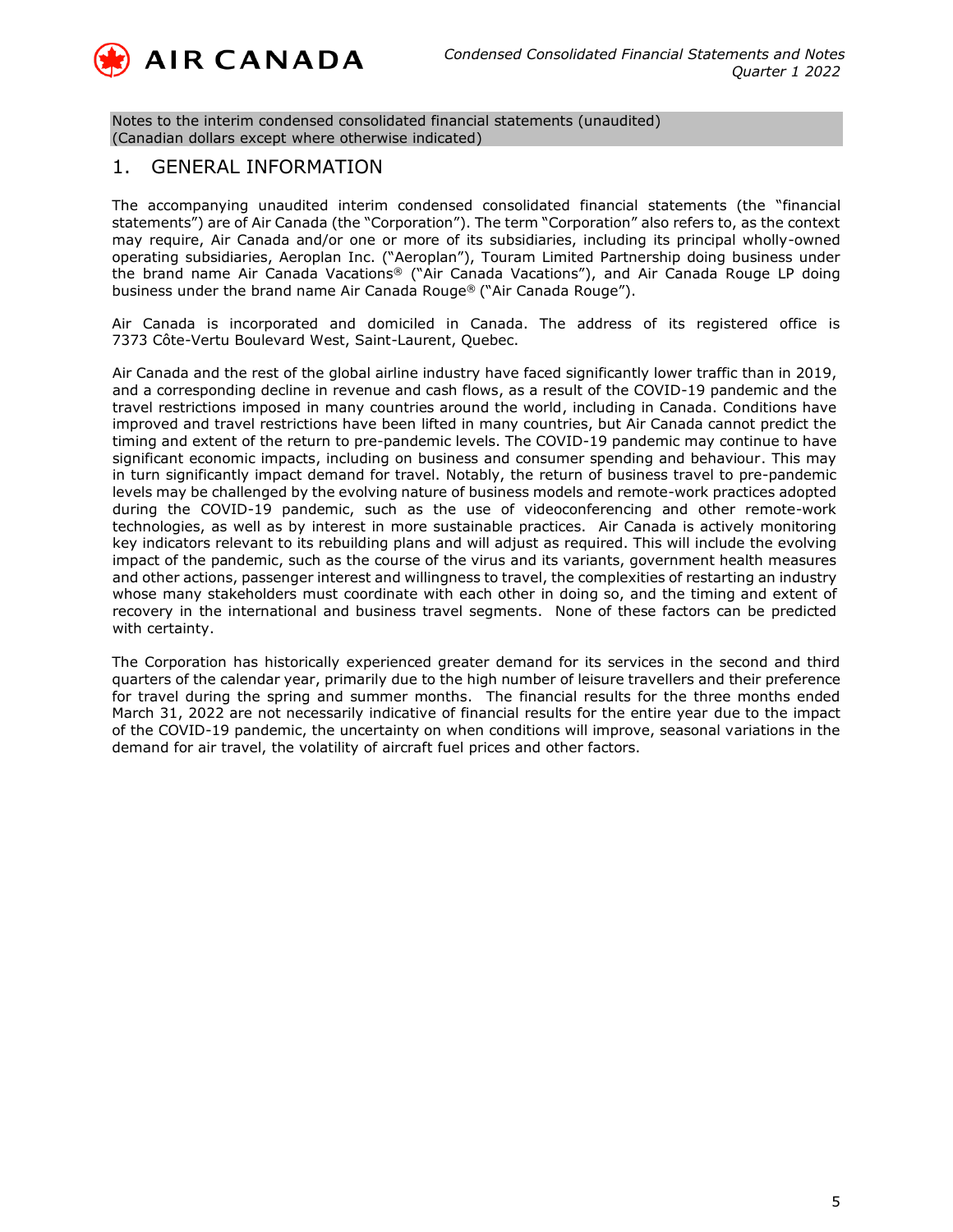

**AIR CANADA** 

### 2. BASIS OF PRESENTATION AND SUMMARY OF SIGNIFICANT ACCOUNTING POLICIES

The Corporation prepares its financial statements in accordance with generally accepted accounting principles in Canada ("GAAP") as set out in the CPA Canada Handbook – Accounting ("CPA Handbook") which incorporates International Financial Reporting Standards ("IFRS") as issued by the International Accounting Standards Board ("IASB"). These financial statements have been prepared in accordance with IFRS applicable to the preparation of interim financial statements, including IAS 34 "Interim Financial Reporting". In accordance with GAAP, these financial statements do not include all the financial statement disclosures required for annual financial statements and should be read in conjunction with the Corporation's annual consolidated financial statements for the year ended December 31, 2021. In management's opinion, the financial statements reflect all adjustments that are necessary for a fair presentation of the results for the interim period presented.

These financial statements are based on the accounting policies consistent with those disclosed in Note 2 to the 2021 annual consolidated financial statements.

Recent business developments, which impacted the financial results reported for the first quarter of 2022, include an amended agreement between Air Canada and a third-party maintenance provider. In connection with this, a favourable adjustment of \$159 million was recorded in Aircraft maintenance expense arising from the adjustment to maintenance accruals and the recognition of future credits that will be available under the amended agreement. Given the significantly reduced aircraft operations and fleet reductions during the COVID-19 pandemic, this agreement was amended by the parties to convert the nature of the services from a power-by-the-hour basis to a time and materials contract and to reduce the number of items covered under the agreement. Until the contract amendment was completed, cost accruals continued on the previous contract basis.

These financial statements were approved for issue by the Board of Directors of the Corporation on April 25, 2022.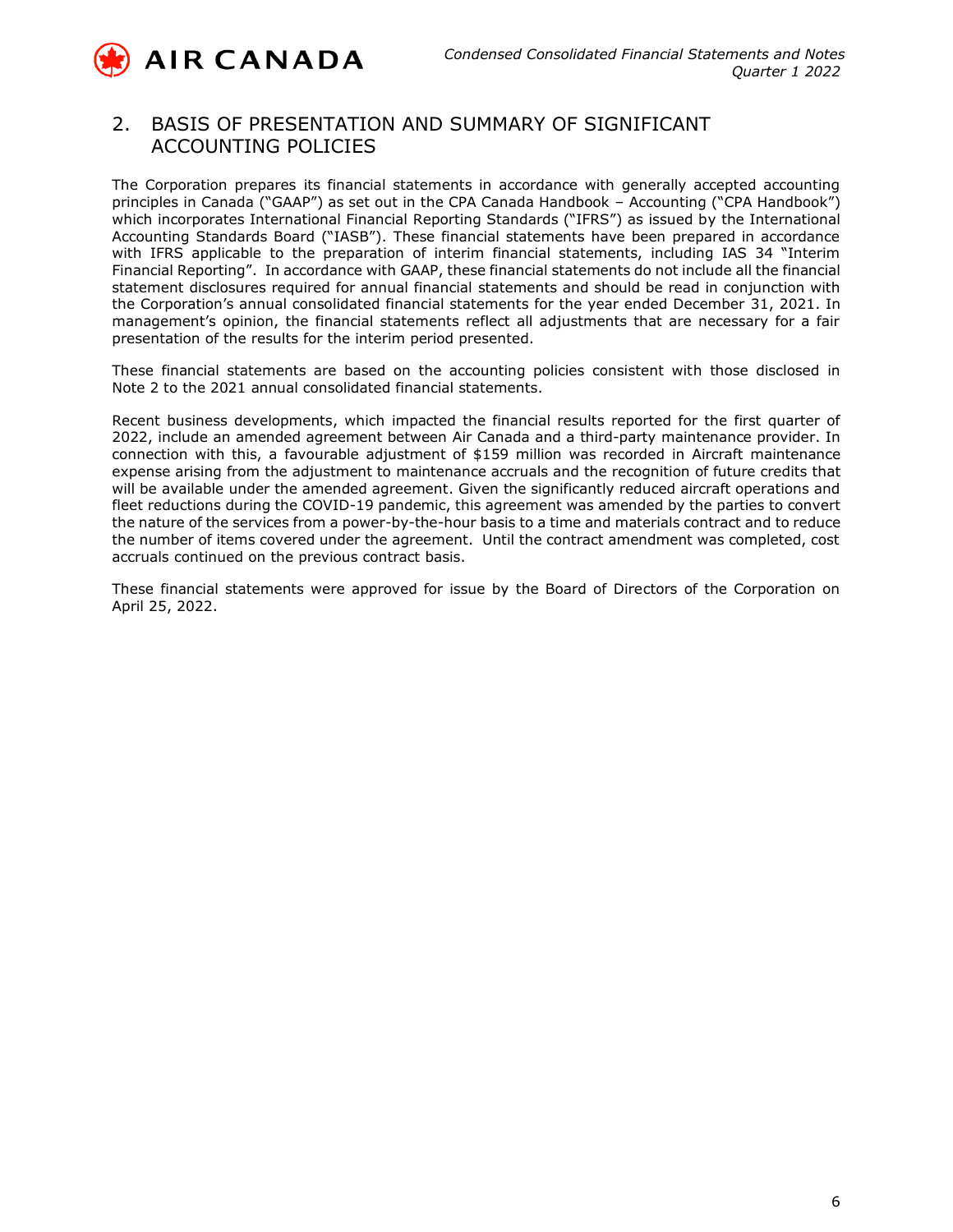

## 3. SPECIAL ITEMS

Special items are those items that in management's view are to be separately disclosed by virtue of their size or incidence to enable a full understanding of the Corporation's financial performance.

Special items recorded within operating expenses consist of the following:

|                                | Three months ended March 31 |                |      |       |  |  |  |  |  |  |
|--------------------------------|-----------------------------|----------------|------|-------|--|--|--|--|--|--|
| (Canadian dollars in millions) |                             | 2022           | 2021 |       |  |  |  |  |  |  |
| Impairments                    |                             | $\overline{4}$ | \$   | 20    |  |  |  |  |  |  |
| Government wage subsidy, net   |                             | -              |      | (163) |  |  |  |  |  |  |
| Workforce reduction provisions |                             | -              |      |       |  |  |  |  |  |  |
| Other                          |                             | -              |      | 14    |  |  |  |  |  |  |
| <b>Special items</b>           |                             |                |      | 127   |  |  |  |  |  |  |

### **Impairments**

In the first quarter of 2021, an impairment charge of \$20 million was recorded as a result of reductions to the estimates around the expected disposal proceeds on owned aircraft, partially offset by lowerthan-expected costs to meet contractual return conditions on lease returns. An impairment charge of \$4 million was recorded in the first quarter of 2022 related to the return of leased aircraft. Further changes to these estimates may result in additional adjustments to the impairment charge in future periods.

### **Government wage subsidy**

For information on the Corporation's participation in the Canada Emergency Wage Subsidy ("CEWS") program, refer to Note 4 of the 2021 annual consolidated financial statements.

No wage subsidy was recorded in the first quarter of 2022 as the Corporation no longer qualified under the amended/new programs (gross subsidy of \$166 million in the first quarter of 2021; \$163 million net of costs). Cash payments of \$156 million were received in the first quarter of 2021.

#### **Other**

#### *Termination of the Transat Arrangement Agreement*

In April 2021, Air Canada announced that the arrangement agreement for the proposed acquisition by Air Canada of Transat A.T. Inc ("Transat") was terminated, including the payment of a \$12.5 million termination fee to Transat. The termination fee was recorded as a Special item during the first quarter of 2021.

#### *Amendments to Capacity Purchase Agreements*

In March 2021, Air Canada announced an agreement to amend the Capacity Purchase Agreement ("CPA") with Jazz Aviation LP, a wholly-owned subsidiary of Chorus Aviation Inc., under which Jazz currently operates regional flights under the Air Canada Express brand. Through the revised agreement, Air Canada transferred the operation of its Embraer E175 fleet to Jazz from Sky Regional and Jazz became the sole operator of flights under the Air Canada Express brand. The capacity purchase agreement with Sky Regional was terminated. The Corporation recorded a net expense of \$2 million, related to the CPA revisions and consolidation of regional flying.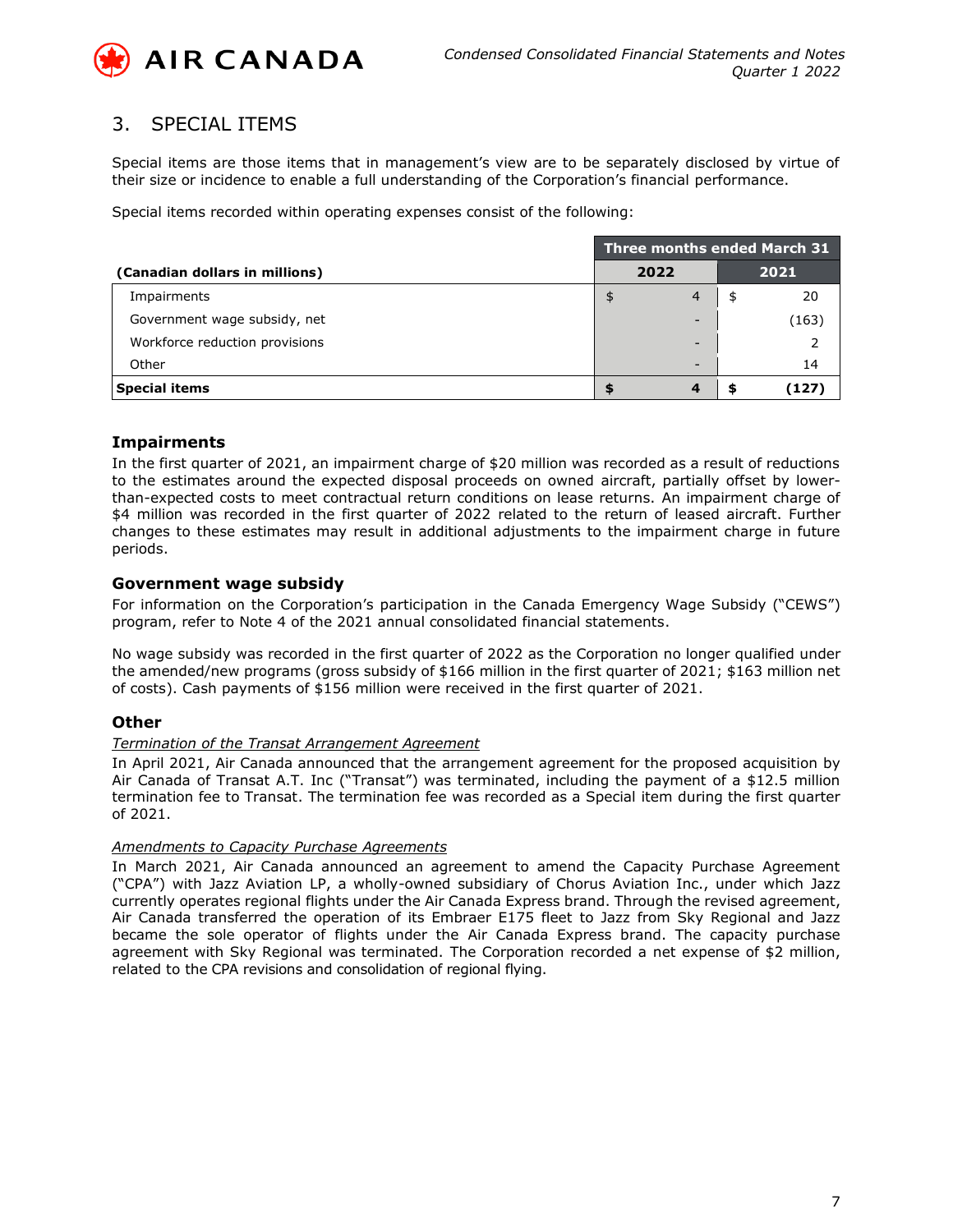

## 4. LONG-TERM DEBT AND LEASE LIABILITIES

|                                                  | <b>Final</b><br><b>Maturity</b> | Weighted<br><b>Average</b><br><b>Interest Rate</b><br>(9/6) | March 31,<br>2022<br>(Canadian dollars<br>in millions) | December 31,<br>2021<br>(Canadian dollars<br>in millions) |  |  |
|--------------------------------------------------|---------------------------------|-------------------------------------------------------------|--------------------------------------------------------|-----------------------------------------------------------|--|--|
| Aircraft financing                               |                                 |                                                             |                                                        |                                                           |  |  |
| Fixed rate U.S. dollar financing                 | $2023 - 2030$                   | 4.90                                                        | 3,374<br>\$                                            | \$<br>3,471                                               |  |  |
| Floating rate U.S. dollar financing              | $2026 - 2027$                   | 2.87                                                        | 408                                                    | 427                                                       |  |  |
| Fixed rate CDN dollar financing                  | $2026 - 2030$                   | 3.78                                                        | 206                                                    | 206                                                       |  |  |
| Floating rate CDN dollar financing               | $2026 - 2033$                   | 2.76                                                        | 1,176                                                  | 1,169                                                     |  |  |
| Fixed rate Japanese yen financing                | 2027                            | 1.84                                                        | 121                                                    | 129                                                       |  |  |
| Floating rate Japanese yen financing             |                                 |                                                             |                                                        | 2                                                         |  |  |
| Convertible notes                                | 2025                            | 4.00                                                        | 728                                                    | 723                                                       |  |  |
| Credit facility - CDN dollar                     | 2028                            | 1.21                                                        | 1,027                                                  | 1,018                                                     |  |  |
| Senior secured notes - CDN dollar                | 2029                            | 4.63                                                        | 2,000                                                  | 2,000                                                     |  |  |
| Senior secured notes - U.S. dollar               | 2026                            | 3.88                                                        | 1,501                                                  | 1,516                                                     |  |  |
| Senior secured credit facility - U.S. dollar     | 2028                            | 4.25                                                        | 2,876                                                  | 2,907                                                     |  |  |
| Long-term debt                                   |                                 | 3.98                                                        | 13,417                                                 | 13,568                                                    |  |  |
| Lease liabilities                                |                                 |                                                             |                                                        |                                                           |  |  |
| Air Canada aircraft                              | $2022 - 2031$                   | 4.87                                                        | 1,696                                                  | 1,792                                                     |  |  |
| Regional aircraft                                | $2023 - 2035$                   | 6.03                                                        | 945                                                    | 981                                                       |  |  |
| Land and buildings                               | $2022 - 2078$                   | 5.27                                                        | 400                                                    | 406                                                       |  |  |
| <b>Lease liabilities</b>                         |                                 | 5.28                                                        | 3,041                                                  | 3,179                                                     |  |  |
| <b>Total debt and lease liabilities</b>          |                                 | 4.22                                                        | 16,458                                                 | 16,747                                                    |  |  |
| Unamortized debt issuance costs and<br>discounts |                                 |                                                             | (215)                                                  | (224)                                                     |  |  |
| Current portion - Long-term debt                 |                                 |                                                             | (617)                                                  | (511)                                                     |  |  |
| Current portion - Air Canada aircraft            |                                 |                                                             | (307)                                                  | (310)                                                     |  |  |
| Current portion - Regional aircraft              |                                 |                                                             | (168)                                                  | (166)                                                     |  |  |
| Current portion - Land and buildings             |                                 |                                                             | (25)                                                   | (25)                                                      |  |  |
| Long-term debt and lease liabilities             |                                 |                                                             | 15,126<br>\$                                           | \$<br>15,511                                              |  |  |

The above table provides terms of instruments disclosed in Note 10 to the 2021 annual consolidated financial statements of the Corporation as well as updated terms concluded during the three months ended March 31, 2022 and described below.

In the first quarter of 2022, Air Canada drew on financing for one additional Airbus A220 aircraft under the secured facility described in Note 10(a) to its 2021 annual consolidated financial statements and the amount of such draw is included in Aircraft financing in the above table. Financing remains available for an additional six Airbus A220 aircraft under this facility.

In February 2021, the Corporation extended its US\$600 million revolving credit facility by one year to April 2024 and increased the interest rate by 75 basis points, to an interest rate margin of 250 basis points over LIBOR. The Corporation had also extended its \$200 million revolving credit facility by one year to December 2023 and increased the interest rate by 25 basis points, to an interest rate margin of 275 basis points over banker's acceptance rates. The Corporation recorded a \$19 million loss on debt modification related to this in the first quarter of 2021. The US\$600 million revolving credit facility was repaid in August 2021 in connection with the financing described in Note 10(d) to the 2021 annual consolidated financial statements of the Corporation and the \$200 million revolving credit facility was repaid in August 2021. Following subsequent extensions that occurred in 2021, the US\$600 million revolving credit facility matures in 2025 and the \$200 million revolving credit facility matures in 2024.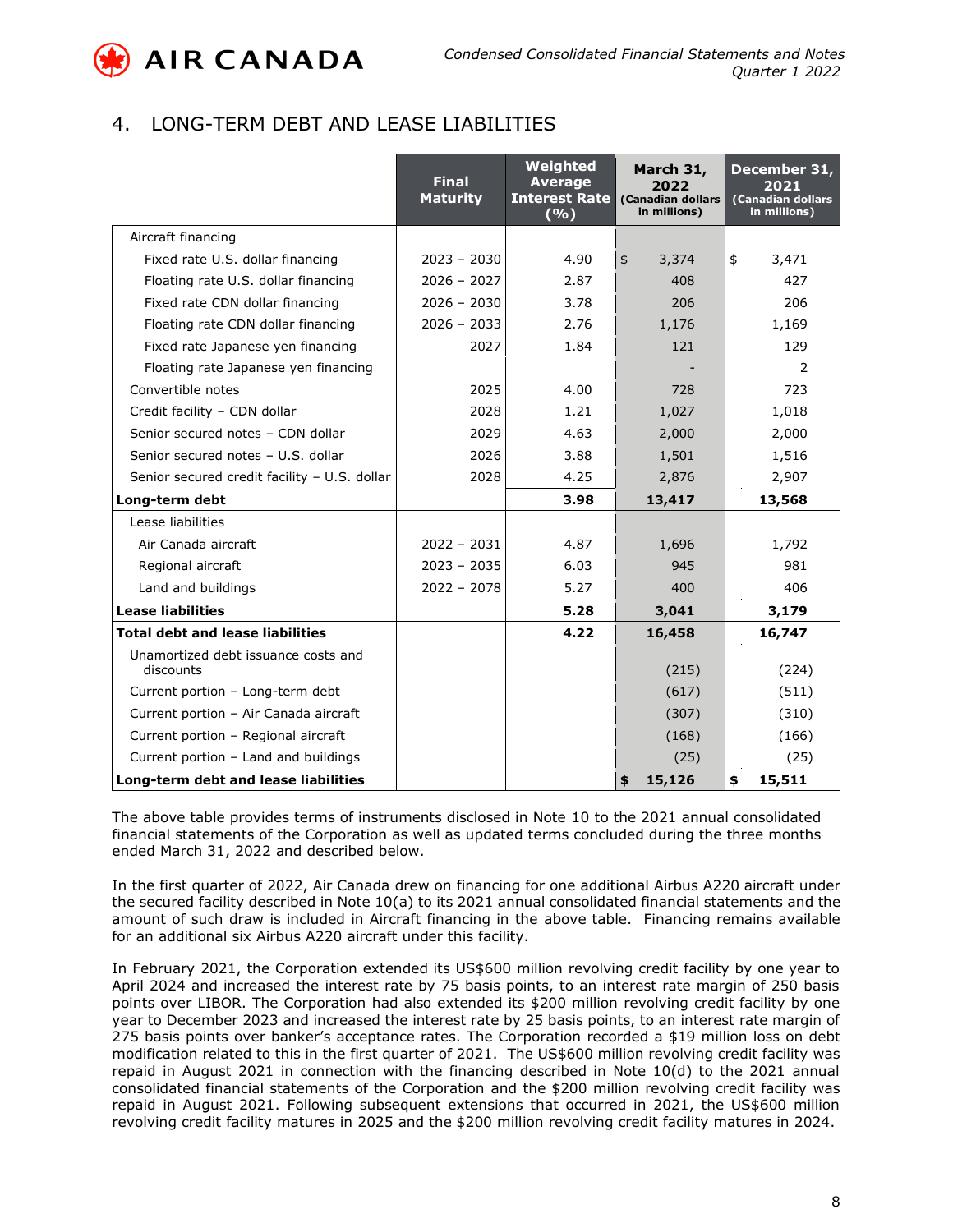

The Corporation has recorded Interest expense as follows:

|                                | Three months ended March 31 |      |    |      |  |  |  |  |  |
|--------------------------------|-----------------------------|------|----|------|--|--|--|--|--|
| (Canadian dollars in millions) |                             | 2022 |    | 2021 |  |  |  |  |  |
| Interest on debt               | \$                          | 169  | \$ | 131  |  |  |  |  |  |
| Interest on lease liabilities  |                             |      |    |      |  |  |  |  |  |
| Air Canada aircraft            |                             | 21   |    | 24   |  |  |  |  |  |
| Regional aircraft              |                             | 14   |    | 17   |  |  |  |  |  |
| Land and buildings             |                             | 5    |    | 5    |  |  |  |  |  |
| Interest expense               |                             | 209  |    | 177  |  |  |  |  |  |

The consolidated statement of operations includes the following amounts related to leases which have not been recorded as right-of-use assets and lease liabilities.

|                                                                  | Three months ended March 31 |      |      |  |  |  |  |  |  |
|------------------------------------------------------------------|-----------------------------|------|------|--|--|--|--|--|--|
| (Canadian dollars in millions)                                   |                             | 2022 | 2021 |  |  |  |  |  |  |
| Short-term leases                                                |                             |      |      |  |  |  |  |  |  |
| Variable lease payments not included in lease liabilities        |                             |      |      |  |  |  |  |  |  |
| Expense related to leases (included in Other operating expenses) |                             | 13   |      |  |  |  |  |  |  |

Total cash outflows for payments on lease liabilities was \$161 million for the three months ended March 31, 2022 (\$190 million for the three months ended March 31, 2021), of which \$121 million was for principal repayments (\$144 million for the three months ended March 31, 2021).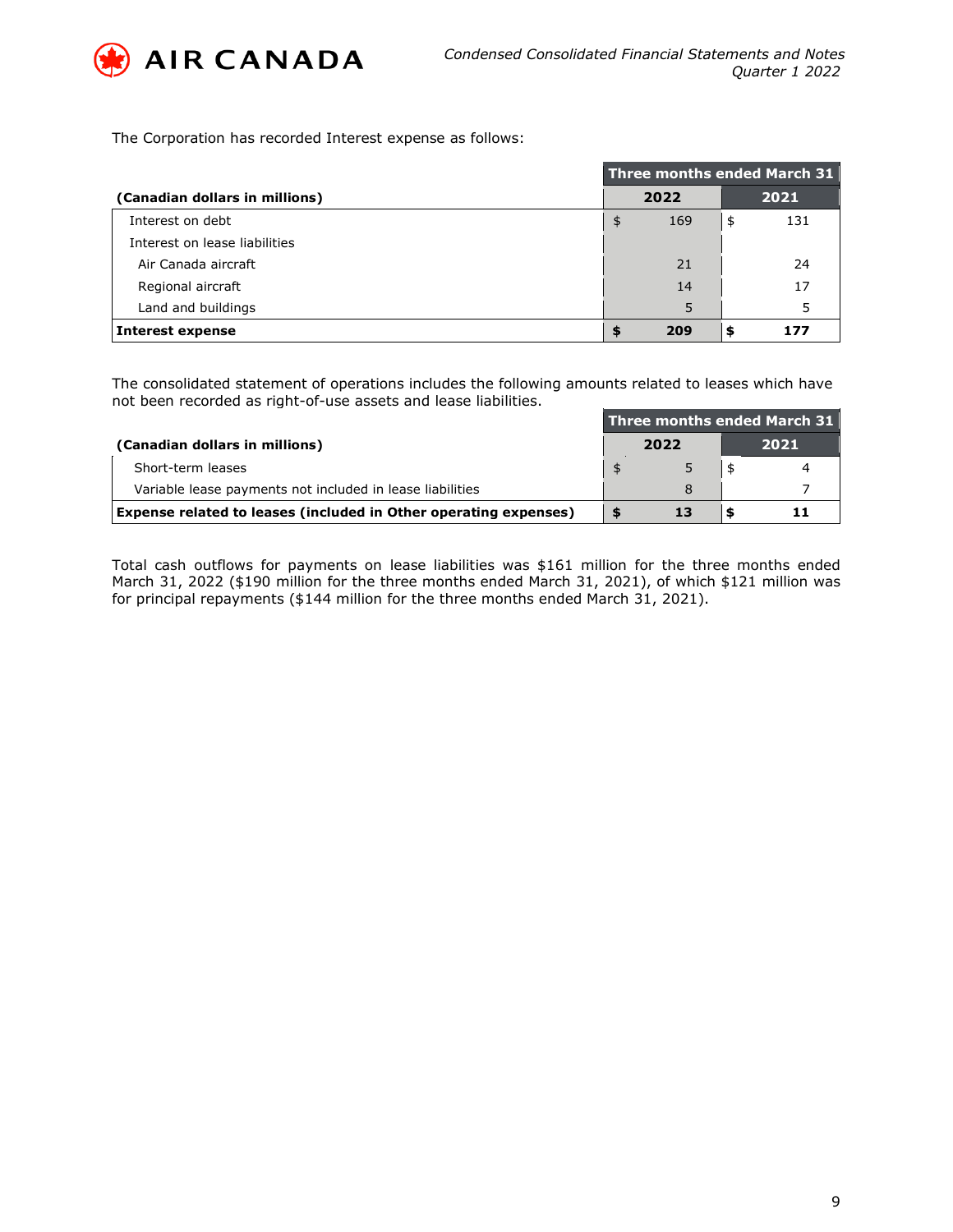

### **Maturity Analysis**

Principal and interest repayment requirements as at March 31, 2022 on Long-term debt and lease liabilities are as follows. U.S. dollar amounts are converted using the March 31, 2022 closing rate of CDN\$1.2505.

| <b>Principal</b><br>(Canadian dollars in millions) | <b>Remainder</b><br>of 2022 |    | 2023        |  |          |    |       |    | 2024  |    | 2025  |    | 2026   |  |  |  |  |  |  |  |  |  | <b>Thereafter</b> |  |  |  | <b>Total</b> |
|----------------------------------------------------|-----------------------------|----|-------------|--|----------|----|-------|----|-------|----|-------|----|--------|--|--|--|--|--|--|--|--|--|-------------------|--|--|--|--------------|
| Long-term debt obligations $(1)$                   | 402<br>\$                   | \$ | 658 \$      |  | 482      | \$ | 1,767 | \$ | 2,350 | \$ | 8,211 | \$ | 13,870 |  |  |  |  |  |  |  |  |  |                   |  |  |  |              |
|                                                    |                             |    |             |  |          |    |       |    |       |    |       |    |        |  |  |  |  |  |  |  |  |  |                   |  |  |  |              |
| Air Canada aircraft                                | 232                         |    | 295         |  | 286      |    | 271   |    | 222   |    | 390   |    | 1,696  |  |  |  |  |  |  |  |  |  |                   |  |  |  |              |
| Regional aircraft                                  | 127                         |    | 165         |  | 138      |    | 124   |    | 43    |    | 348   |    | 945    |  |  |  |  |  |  |  |  |  |                   |  |  |  |              |
| Land and buildings                                 | 19                          |    | 23          |  | 23       |    | 23    |    | 23    |    | 289   |    | 400    |  |  |  |  |  |  |  |  |  |                   |  |  |  |              |
| Lease liabilities                                  | 378<br>\$                   | \$ | $483 \;$ \$ |  | $447$ \$ |    | 418   | \$ | 288   | \$ | 1,027 | \$ | 3,041  |  |  |  |  |  |  |  |  |  |                   |  |  |  |              |
| Total long-term debt and<br>lease liabilities      | 780<br>\$                   |    | 1,141       |  | 929      | S. | 2,185 | S  | 2,638 | \$ | 9,238 | S  | 16,911 |  |  |  |  |  |  |  |  |  |                   |  |  |  |              |

| <b>Interest</b><br>(Canadian dollars in millions) | <b>Remainder</b><br>of 2022 | 2023      | 2024       | 2025 | 2026            | <b>Thereafter</b> | <b>Total</b> |
|---------------------------------------------------|-----------------------------|-----------|------------|------|-----------------|-------------------|--------------|
| Long-term debt obligations $(1)$                  | 359<br>\$                   | 521<br>\$ | 4995<br>\$ | 474  | 396<br>\$       | 673<br>\$         | 2,922        |
|                                                   |                             |           |            |      |                 |                   |              |
| Air Canada aircraft                               | 56                          | 62        | 49         | 36   | 24              | 24                | 251          |
| Regional aircraft                                 | 39                          | 43        | 32         | 24   | 18              | 83                | 239          |
| Land and buildings                                | 15                          | 19        | 18         | 17   | 16              | 193               | 278          |
| Lease liabilities                                 | 110                         | 124<br>\$ | 995<br>\$  | 77   | 58              | $300$   \$<br>\$  | 768          |
| Total long-term debt and<br>lease liabilities     | \$<br>469                   | 645       | $598$ \$   | 551  | $454$ \$<br>l S | $973$ \$          | 3,690        |

*(1) Assumes the principal balance of the convertible notes, \$935 million (US\$748 million) remains unconverted and includes estimated interest payable until maturity in 2025. The full principal balance of \$1,273 million for the unsecured credit facility accessed in 2021 to support customers refunds of non-refundable tickets is included.*

Principal repayments in the table above exclude discounts and transaction costs of \$215 million, which are offset against Long-term debt and lease liabilities in the consolidated statement of financial position.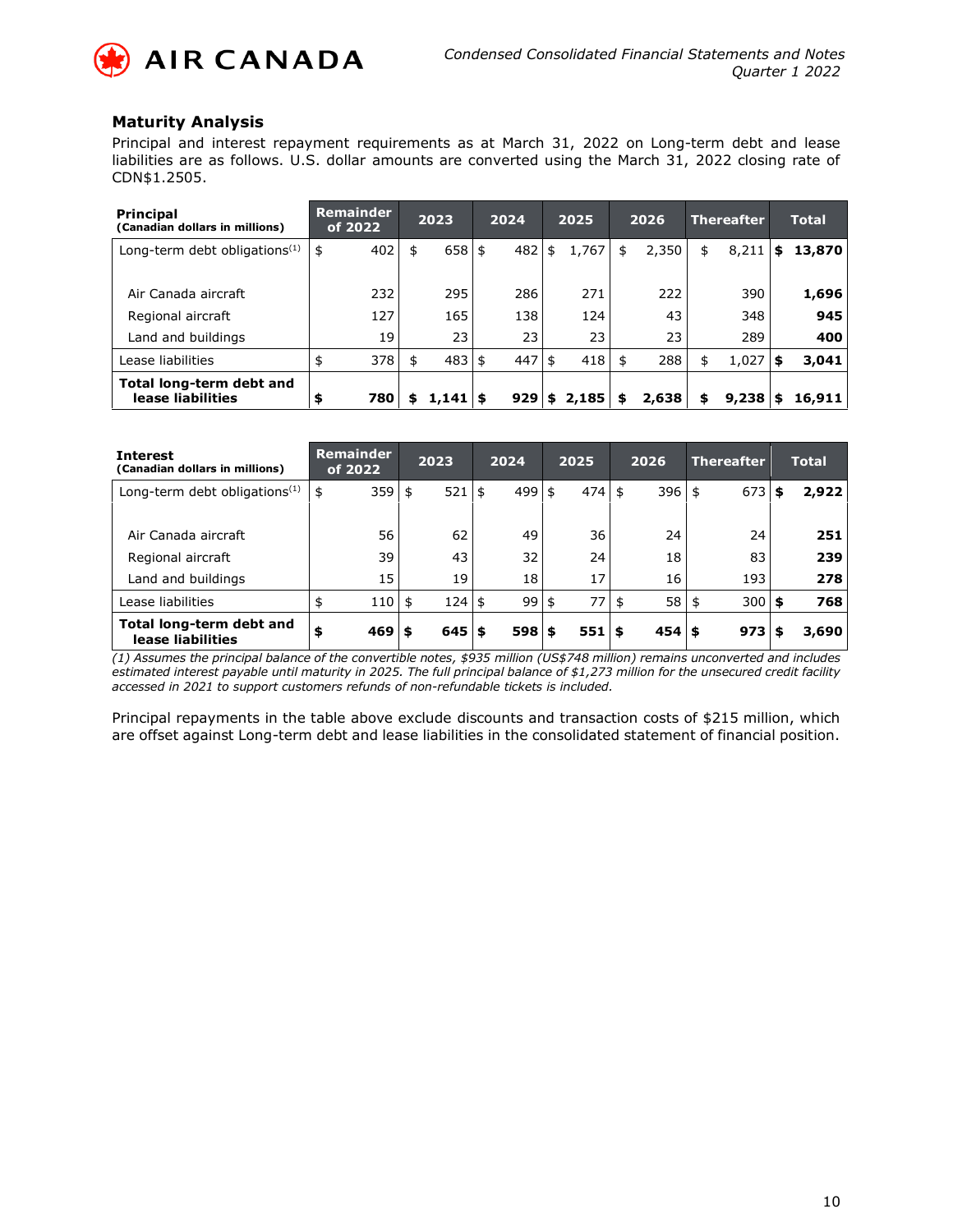

### **Cash flows from financing activities**

Information on the change in liabilities for which cash flows have been classified as financing activities in the statement of cash flows is presented below.

|                                                                       |                                       | <b>Cash Flows</b> |                          |    |                          |    |                                    | <b>Non-Cash Changes</b>                                                 |    |                                                                              |                                |                  |        |
|-----------------------------------------------------------------------|---------------------------------------|-------------------|--------------------------|----|--------------------------|----|------------------------------------|-------------------------------------------------------------------------|----|------------------------------------------------------------------------------|--------------------------------|------------------|--------|
| (Canadian<br>dollars in<br>millions)                                  | Dec. 31,<br><b>Borrowings</b><br>2021 |                   | <b>Repayments</b>        |    | Financing<br>fees        |    | Foreign<br>exchange<br>adjustments | <b>Amortization</b><br>of financing<br>fees and<br>other<br>adjustments |    | <b>New lease</b><br><b>liabilities</b><br>(new and<br>modified<br>contracts) |                                | Mar. 31,<br>2022 |        |
| Long-term<br>debt                                                     | \$<br>13,568                          | \$                | 38                       | \$ | (110)                    | \$ | $\overline{\phantom{a}}$           | \$<br>(104)                                                             | \$ | 25                                                                           | \$<br>$\overline{\phantom{a}}$ | \$               | 13,417 |
| Air Canada<br>aircraft                                                | 1,792                                 |                   |                          |    | (75)                     |    | $\overline{\phantom{0}}$           | (17)                                                                    |    | $\overline{\phantom{a}}$                                                     | (4)                            |                  | 1,696  |
| Regional<br>aircraft                                                  | 981                                   |                   | $\overline{\phantom{0}}$ |    | (40)                     |    | $\overline{\phantom{a}}$           | (10)                                                                    |    | $\overline{\phantom{0}}$                                                     | 14                             |                  | 945    |
| Land and<br>buildings                                                 | 406                                   |                   |                          |    | (6)                      |    | $\overline{\phantom{a}}$           | (1)                                                                     |    | $\overline{\phantom{a}}$                                                     | 1                              |                  | 400    |
| Lease<br>liabilities                                                  | 3,179                                 |                   |                          |    | (121)                    |    | $\overline{\phantom{a}}$           | (28)                                                                    |    | $\qquad \qquad \blacksquare$                                                 | 11                             |                  | 3,041  |
| Unamortized<br>debt<br>issuance<br>costs                              | (224)                                 |                   |                          |    | $\overline{\phantom{a}}$ |    | $\overline{\phantom{a}}$           | $\overline{\phantom{a}}$                                                |    | 9                                                                            | $\overline{\phantom{a}}$       |                  | (215)  |
| <b>Total</b><br><b>liabilities</b><br>from<br>financing<br>activities | \$<br>16,523                          | \$                | 38                       | \$ | (231)                    | \$ | $\overline{\phantom{a}}$           | (132)<br>\$                                                             | \$ | 34                                                                           | 11<br>\$                       | \$               | 16,243 |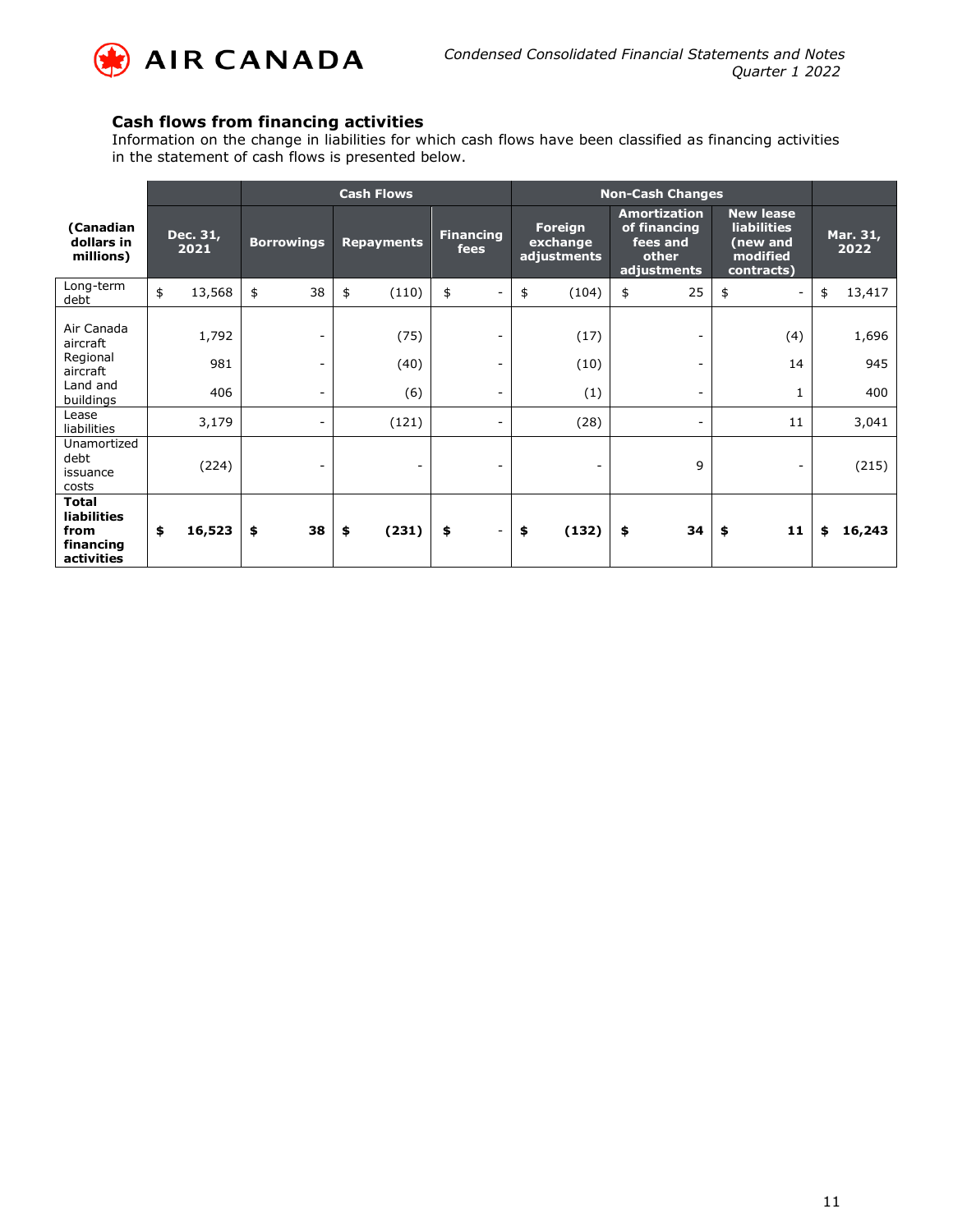

## 5. INCOME TAXES

### **Income Tax Recovery (Expense)**

Income tax recorded in the consolidated statement of operations is presented below.

|                                        | Three months ended March 31 |       |  |      |  |  |  |
|----------------------------------------|-----------------------------|-------|--|------|--|--|--|
| (Canadian dollars in millions)         |                             | 2022  |  | 2021 |  |  |  |
| Current income tax (expense)           |                             | (13)  |  |      |  |  |  |
| Deferred income tax recovery (expense) |                             | (147) |  | 84   |  |  |  |
| Income tax recovery (expense)          | 83<br>(160)                 |       |  |      |  |  |  |

The Corporation's statutory tax rate for the three months ended March 31, 2022 was 26.47% (26.47% for the three months ended March 31, 2021).

Income tax recorded in the consolidated statement of comprehensive loss is presented below.

|                                                                                  | Three months ended March 31 |      |      |      |  |  |  |
|----------------------------------------------------------------------------------|-----------------------------|------|------|------|--|--|--|
| (Canadian dollars in millions)                                                   |                             | 2022 | 2021 |      |  |  |  |
| Remeasurements on employee benefit liabilities<br>- current income tax (expense) |                             | (2)  |      | (4)  |  |  |  |
| - deferred income tax recovery (expense)                                         |                             | 153  |      | (80) |  |  |  |
| Income tax recovery (expense)                                                    |                             | 151  |      | (84) |  |  |  |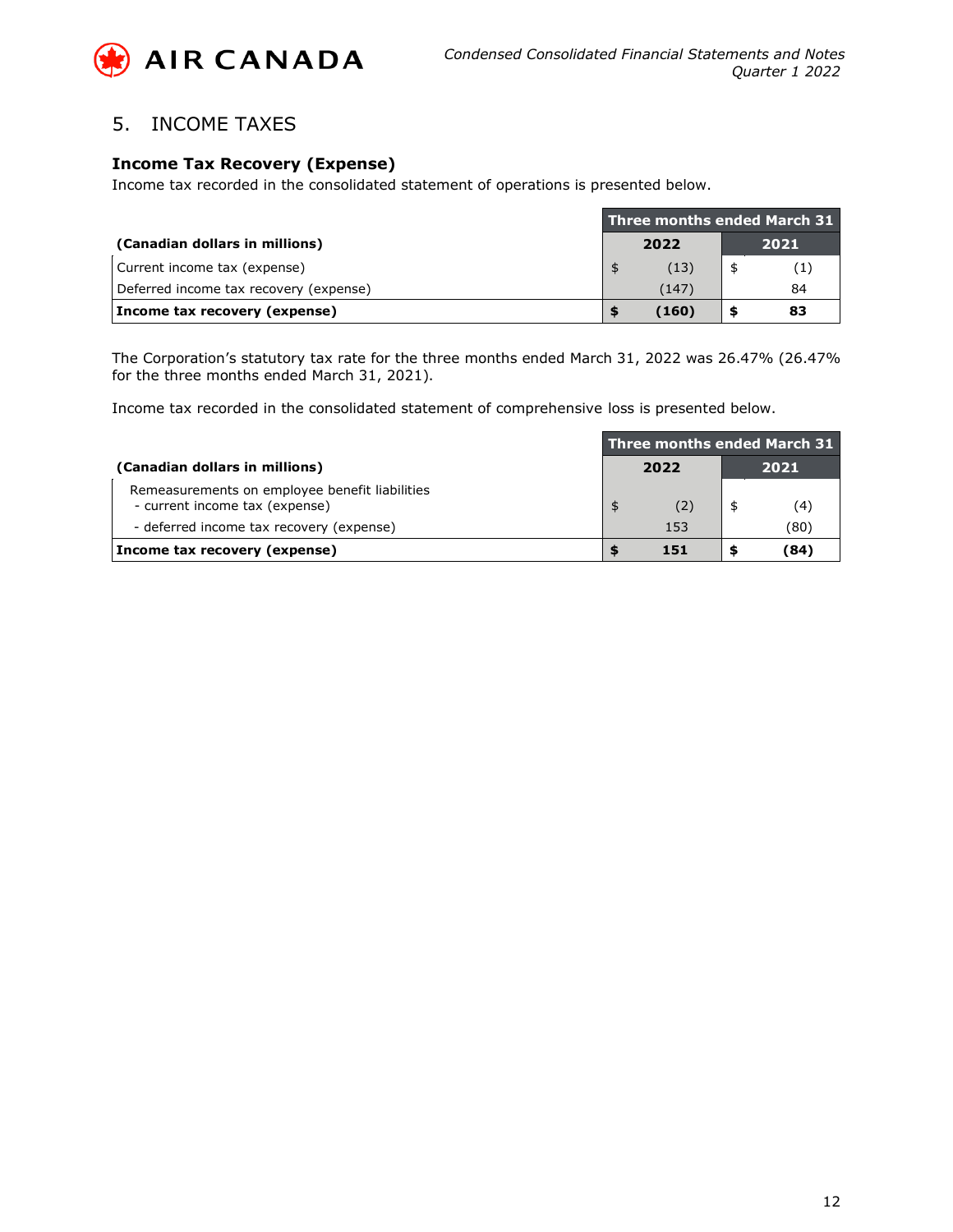

# 6. SHARE CAPITAL

The issued and outstanding shares of Air Canada, along with the potential shares, were as follows:

|                                                   | March 31,<br>2022 | December 31,<br>2021 |
|---------------------------------------------------|-------------------|----------------------|
| <b>Issued and outstanding</b>                     |                   |                      |
| Class A variable voting shares                    | 72,624,944        | 82,897,507           |
| Class B voting shares                             | 285,340,328       | 274,944,350          |
| <b>Total issued and outstanding</b>               | 357,965,272       | 357,841,857          |
| <b>Potential shares</b>                           |                   |                      |
| Convertible notes                                 | 48,687,441        | 48,687,441           |
| Warrants                                          |                   | 7,288,282            |
| Stock options                                     | 5,445,932         | 4,330,993            |
| Total outstanding and potentially issuable shares | 412,098,645       | 418,148,573          |

In November 2021, Air Canada exercised its call right to purchase and cancel the 7,288,282 vested warrants at fair market value of \$82 million, with settlement completed in January 2022.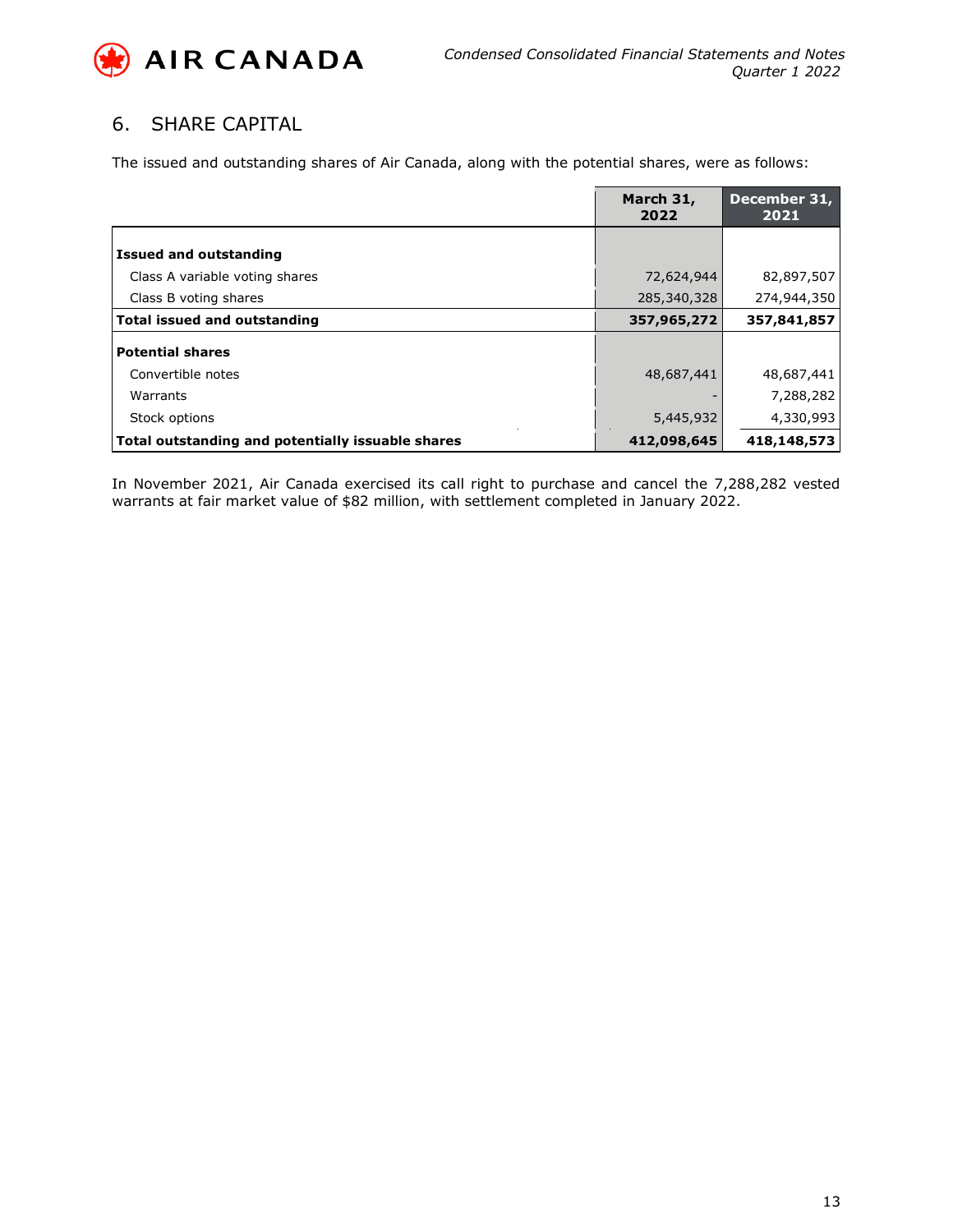

# 7. LOSS PER SHARE

The following table outlines the calculation of basic and diluted loss per share.

|                                                   | <b>Three months ended March 31</b> |        |    |         |  |  |
|---------------------------------------------------|------------------------------------|--------|----|---------|--|--|
| (in millions, except per share amounts)           | 2022                               |        |    | 2021    |  |  |
| Numerator:                                        |                                    |        |    |         |  |  |
| Net loss for the period                           | \$                                 | (974)  | \$ | (1,304) |  |  |
| Effect of assumed conversion of convertible notes |                                    | 141    |    | 201     |  |  |
| Remove anti-dilutive impact                       |                                    | (141)  |    | (201)   |  |  |
| Adjusted numerator for diluted loss per share     | \$<br>(974)                        |        | \$ | (1,304) |  |  |
| <b>Denominator:</b>                               |                                    |        |    |         |  |  |
| Weighted-average shares                           |                                    | 358    |    | 335     |  |  |
| Effect of potential dilutive securities:          |                                    |        |    |         |  |  |
| Stock options                                     |                                    |        |    |         |  |  |
| Convertible notes                                 |                                    | 49     |    | 49      |  |  |
| Remove anti-dilutive impact                       |                                    | (49)   |    | (50)    |  |  |
| Adjusted denominator for diluted loss per share   |                                    | 358    |    | 335     |  |  |
| Basic and diluted loss per share                  | \$                                 | (2.72) | \$ | (3.90)  |  |  |

The calculation of loss per share is based on whole numbers and not on rounded millions. As a result, the above amounts may not be recalculated to the per share amount disclosed above.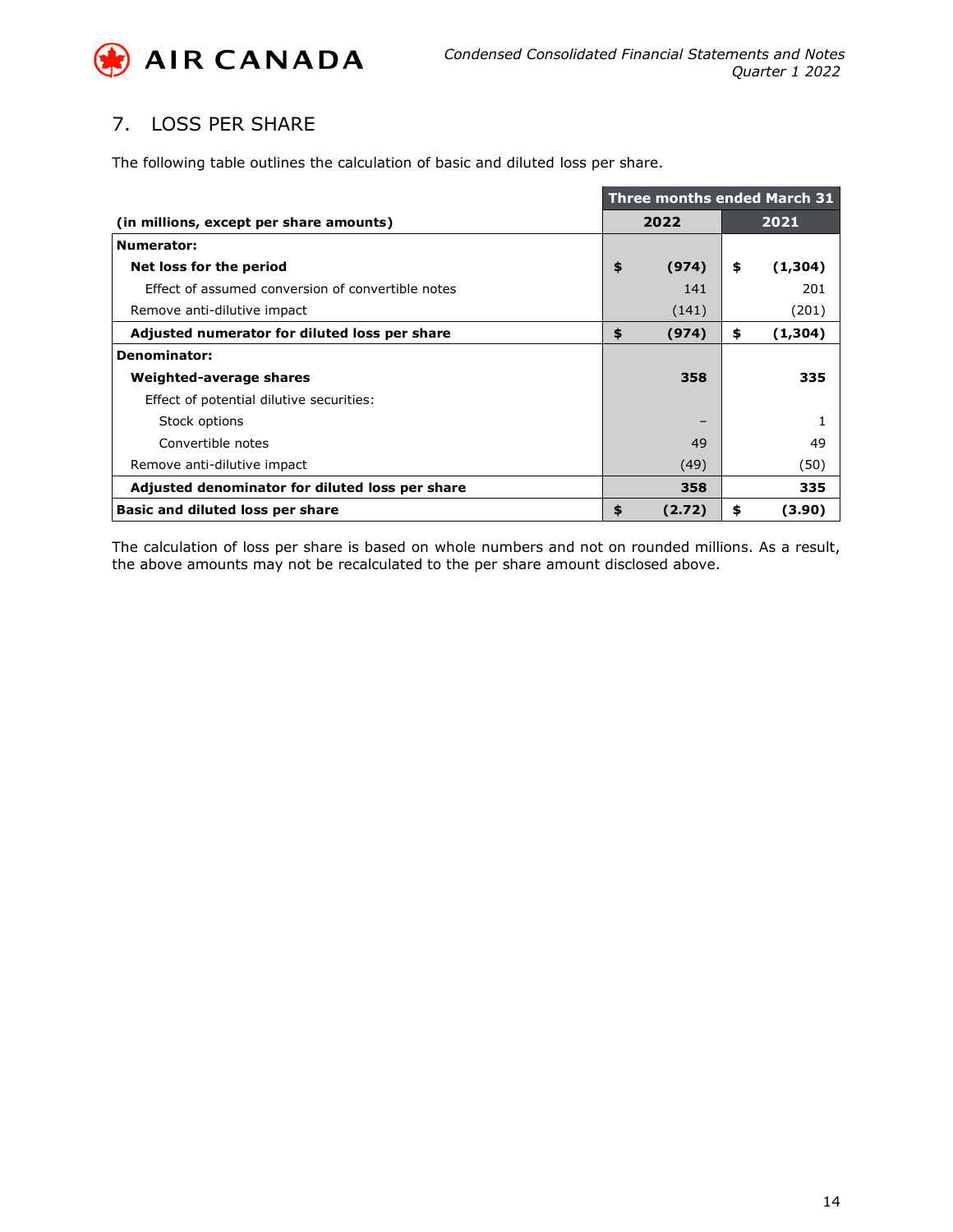

## 8. COMMITMENTS

#### **Capital Commitments**

Capital commitments consist of the future firm aircraft deliveries and commitments related to acquisition of other property and equipment. The estimated aggregate cost of aircraft is based on delivery prices that include estimated escalation and, where applicable, deferred price delivery payment interest calculated based on the 90-day U.S. LIBOR rate at March 31, 2022. U.S. dollar amounts are converted using the March 31, 2022 closing rate of CDN\$1.2505. Minimum future commitments under these contractual arrangements are shown below. They include the acquisition of 30 Airbus A321XLR aircraft, which Air Canada announced in 2022. Deliveries are to begin in 2024 with the final aircraft to arrive in 2027. The acquisitions include 20 aircraft leased with lessors and 10 to be purchased under an agreement with Airbus S.A.S. The amounts related to the periodic lease payments on the 20 leases is included for the periods noted.

| (Canadian dollars in millions) | Remainder<br>$\overline{\phantom{0}}$ of 2022 | 2023     | 2024       | 2025       | 2026       | Thereafter |              | <b>Total</b> |
|--------------------------------|-----------------------------------------------|----------|------------|------------|------------|------------|--------------|--------------|
| Capital commitments            | 1.044                                         | $617$ \$ | $697$   \$ | $602$   \$ | $885$   \$ |            | $1,840$   \$ | 5,685        |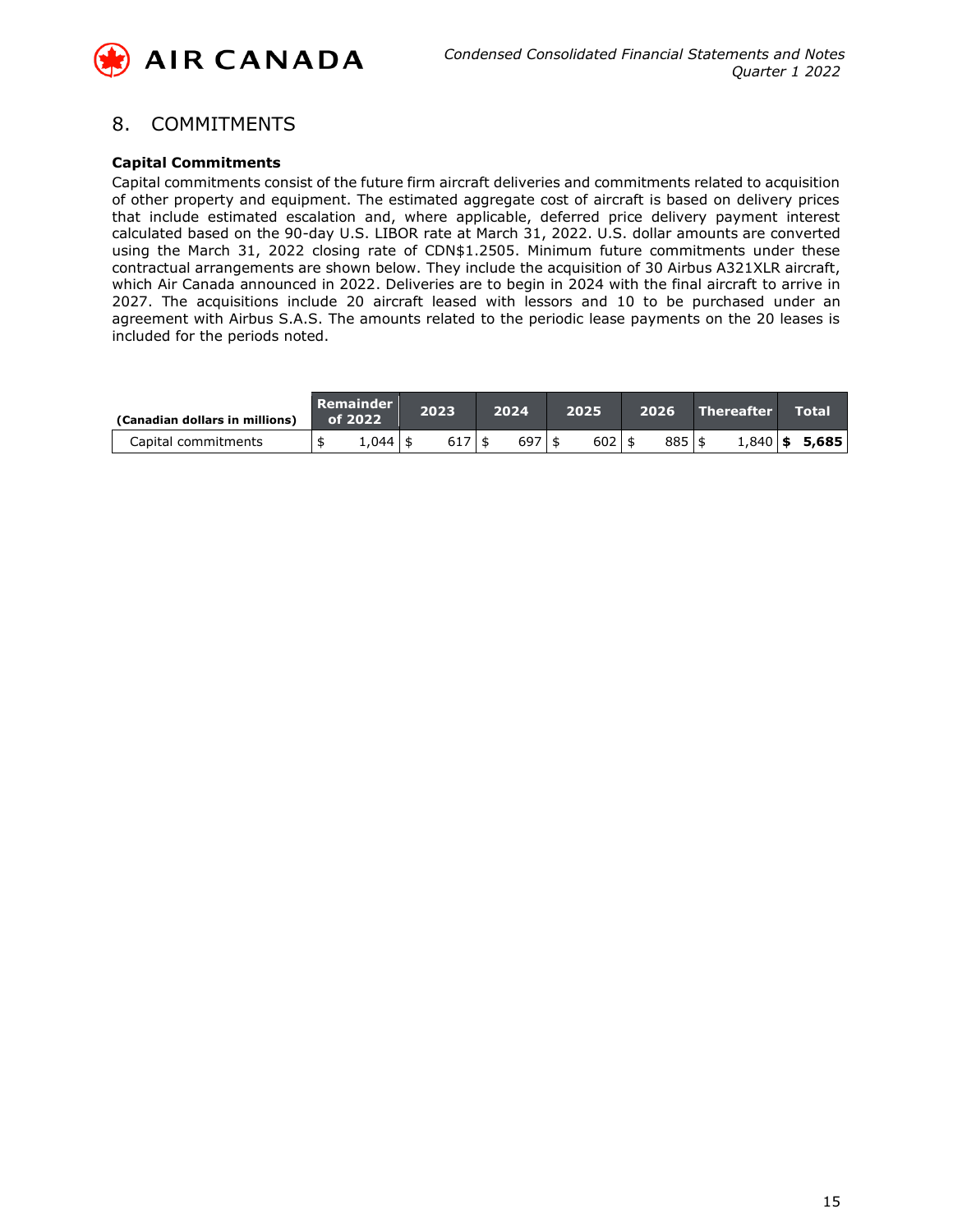

## 9. FINANCIAL INSTRUMENTS AND RISK MANAGEMENT

Refer also to Note 18 to the 2021 annual consolidated financial statements for information on the Corporation's risk management strategy.

### **Summary of loss on financial instruments recorded at fair value**

|                                                      | Three months ended March 31 $^{\circ}$ |       |      |       |  |  |  |  |
|------------------------------------------------------|----------------------------------------|-------|------|-------|--|--|--|--|
| (Canadian dollars in millions)                       |                                        | 2022  | 2021 |       |  |  |  |  |
| Embedded derivative on convertible notes             |                                        | (125) | \$   | (187) |  |  |  |  |
| Short-term investments                               |                                        | (49)  |      | (39)  |  |  |  |  |
| Share forward contracts                              |                                        |       |      |       |  |  |  |  |
| Loss on financial instruments recorded at fair value | S                                      | (173) | S    | (223) |  |  |  |  |

### **Liquidity Risk Management**

The Corporation manages its liquidity needs through a variety of strategies including by seeking to sustain and improve cash from operations, sourcing committed financing for new and existing aircraft, and through other financing activities.

Liquidity needs are primarily related to meeting obligations associated with financial liabilities, capital commitments, ongoing operations, contractual and other obligations. The Corporation monitors and manages liquidity risk by preparing rolling cash flow forecasts for a minimum period of at least twelve months after each reporting period, monitoring the condition and value of assets available to be used as well as those assets being used as security in financing arrangements, seeking flexibility in financing arrangements, and establishing programs to monitor and maintain compliance with terms of financing agreements. At March 31, 2022, unrestricted liquidity was \$10,162 million comprised of Cash and cash equivalents, Short-term and Long-term investments of \$9,212 million, and \$950 million available under undrawn credit facilities.

#### **Foreign Exchange Risk Management**

Based on the notional amount of currency derivatives outstanding at March 31, 2022, as further described below, approximately 60% of net U.S. cash outflows are hedged for the remainder of 2022 and 38% for 2023, resulting in derivative coverage of 51% over the next 18 months. Operational U.S. dollar cash and investment reserves combined with derivative coverage results in 60% coverage over the next 18 months.

As at March 31, 2022, the Corporation had outstanding foreign currency options and swap agreements, settling in 2022 and 2023, to purchase at maturity \$2,924 million (US\$2,342 million) of U.S. dollars at a weighted average rate of \$1.2748 per \$1.00 U.S. dollar (as at December 31, 2021 – \$2,423 million (US\$1,925 million) with settlements in 2022 and 2023 at a weighted average rate of \$1.2742 per \$1.00 U.S. dollar). The Corporation also has protection in place to sell a portion of its excess Euros, Sterling, YEN, YUAN, and AUD (EUR €182 million, GBP £128 million, JPY ¥8,014 million, CNH ¥203 million, and AUD \$38 million) which settle in 2022 and 2023 at weighted average rates of  $E1.1561$ ,  $E1.3875$ , ¥0.0085, ¥0.1578, and \$0.7665 per \$1.00 U.S. dollar respectively (as at December 31, 2021 - EUR €260million, GBP £56 million, JPY ¥4,577 million, CNH ¥31 million and AUD \$36 million with settlement in 2022 and 2023 at weighted average rates of €1.1704, £1.4125, ¥0.0092, ¥0.1471, and \$0.7300 respectively per \$1.00 U.S. dollar).

The hedging structures put in place have various option pricing features, such as knock-out terms and profit cap limitations, and based on the assumed volatility used in the fair value calculation, the net fair value of these foreign currency contracts as at March 31, 2022 was \$297 million in favour of the counterparties (as at December 31, 2021 – \$268 million in favour of the counterparties). These derivative instruments have not been designated as hedges for accounting purposes and are recorded at fair value. During the first quarter of 2022, foreign exchange gain (loss) related to these derivatives was \$39 million loss (\$73 million loss in the first quarter of 2021). In the first quarter of 2022, foreign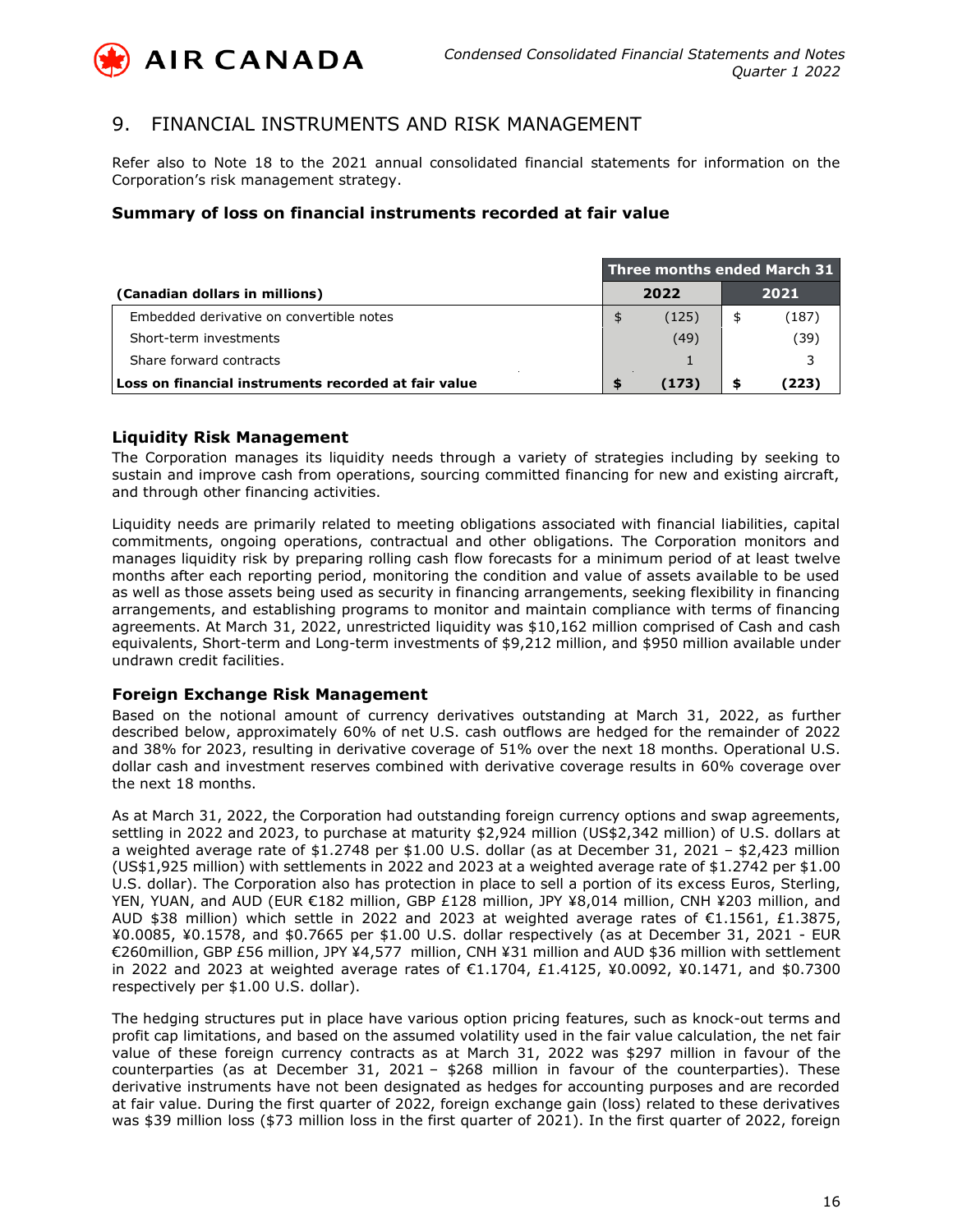

exchange derivative contracts cash settled with a net fair value of \$10 million in favour of the counterparties (\$121 million in the first quarter of 2021 in favour of the counterparties).

The Corporation also holds U.S. cash reserves as an economic hedge against changes in the value of the U.S. dollar. U.S. dollar cash and short-term investment balances as at March 31, 2022 amounted to \$1,171 million (US\$930 million) (\$1,403 million (US\$1,110 million) as at December 31, 2021). During the three months ended March 31, 2022, a gain of \$2 million (three months ended March 31, 2021 – loss of \$21 million) was recorded in foreign exchange gain (loss) reflecting the change in Canadian equivalent market value of the U.S. dollar cash, short-term and long-term investment balances held.

#### **Financial Instrument Fair Values in the Consolidated Statement of Financial Position**

The carrying amounts reported in the consolidated statement of financial position for short-term financial assets and liabilities, which includes Accounts receivable and Accounts payable and accrued liabilities, approximate fair values due to the immediate or short-term maturities of these financial instruments. Cash equivalents and Short and Long-term investments are classified as held for trading and therefore are recorded at fair value.

The carrying amounts of derivatives are equal to their fair value, which is based on the amount at which they could be settled based on estimated market rates as at March 31, 2022.

Management estimated the fair value of its long-term debt based on valuation techniques including discounted cash flows, taking into account market information and traded values where available, market rates of interest, the condition of any related collateral, the current conditions in credit markets and the current estimated credit margins applicable to the Corporation based on recent transactions. Based on significant unobservable inputs (Level 3 in the fair value hierarchy), the estimated fair value of debt is \$13,237 million compared to its carrying value of \$13,417 million.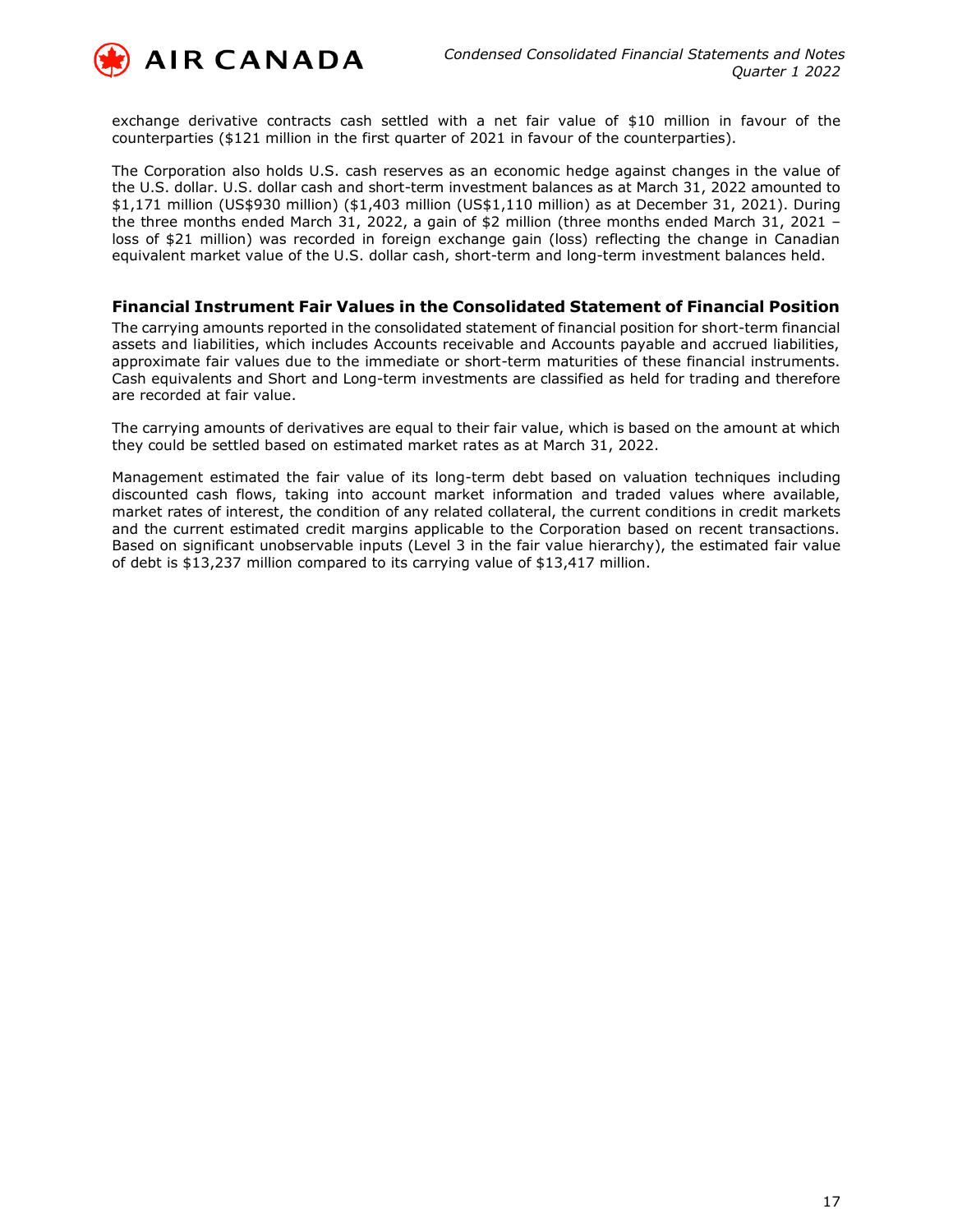

The following is a classification of fair value measurements recognized in the consolidated statement of financial position using a fair value hierarchy that reflects the significance of the inputs used in making the measurements. There are no changes in classifications or methods of measuring fair value from those disclosed in Note 18 to the 2021 annual consolidated financial statements. There were no transfers within the fair value hierarchy during the three months ended March 31, 2022.

|                                             |                   |       | Fair value measurements at reporting date using:                                  |    |    |                                                               |                                                           |  |  |  |  |
|---------------------------------------------|-------------------|-------|-----------------------------------------------------------------------------------|----|----|---------------------------------------------------------------|-----------------------------------------------------------|--|--|--|--|
| (Canadian dollars in millions)              | March 31,<br>2022 |       | <b>Quoted prices</b><br>in active<br>markets for<br>identical assets<br>(Level 1) |    |    | <b>Significant other</b><br>observable<br>inputs<br>(Level 2) | <b>Significant</b><br>unobservable<br>inputs<br>(Level 3) |  |  |  |  |
| <b>Financial Assets</b>                     |                   |       |                                                                                   |    |    |                                                               |                                                           |  |  |  |  |
| Held-for-trading securities                 |                   |       |                                                                                   |    |    |                                                               |                                                           |  |  |  |  |
| Cash equivalents                            | \$                | 389   | \$                                                                                |    | \$ | 389                                                           | \$                                                        |  |  |  |  |
| Short-term investments                      |                   | 5,443 |                                                                                   |    |    | 5,443                                                         |                                                           |  |  |  |  |
| Long-term investments                       |                   | 623   |                                                                                   |    |    | 623                                                           |                                                           |  |  |  |  |
| Equity investment in Chorus                 |                   | 66    |                                                                                   | 66 |    |                                                               |                                                           |  |  |  |  |
| Derivative instruments                      |                   |       |                                                                                   |    |    |                                                               |                                                           |  |  |  |  |
| Share forward contracts                     |                   | 8     |                                                                                   |    |    | 8                                                             |                                                           |  |  |  |  |
| <b>Total</b>                                | \$                | 6,529 | \$                                                                                | 66 | \$ | 6,463                                                         | \$                                                        |  |  |  |  |
|                                             |                   |       |                                                                                   |    |    |                                                               |                                                           |  |  |  |  |
| <b>Financial Liabilities</b>                |                   |       |                                                                                   |    |    |                                                               |                                                           |  |  |  |  |
| Derivative instruments                      |                   |       |                                                                                   |    |    |                                                               |                                                           |  |  |  |  |
| Foreign exchange derivatives                |                   | 297   |                                                                                   |    |    | 297                                                           |                                                           |  |  |  |  |
| Embedded derivative on<br>convertible notes |                   | 704   |                                                                                   |    |    | 704                                                           |                                                           |  |  |  |  |
| <b>Total</b>                                | \$                | 1,001 | \$                                                                                |    | \$ | 1,001                                                         | \$                                                        |  |  |  |  |

Financial assets held by financial institutions in the form of cash and restricted cash have been excluded from the fair value measurement classification table above, as they are not valued using a valuation technique.